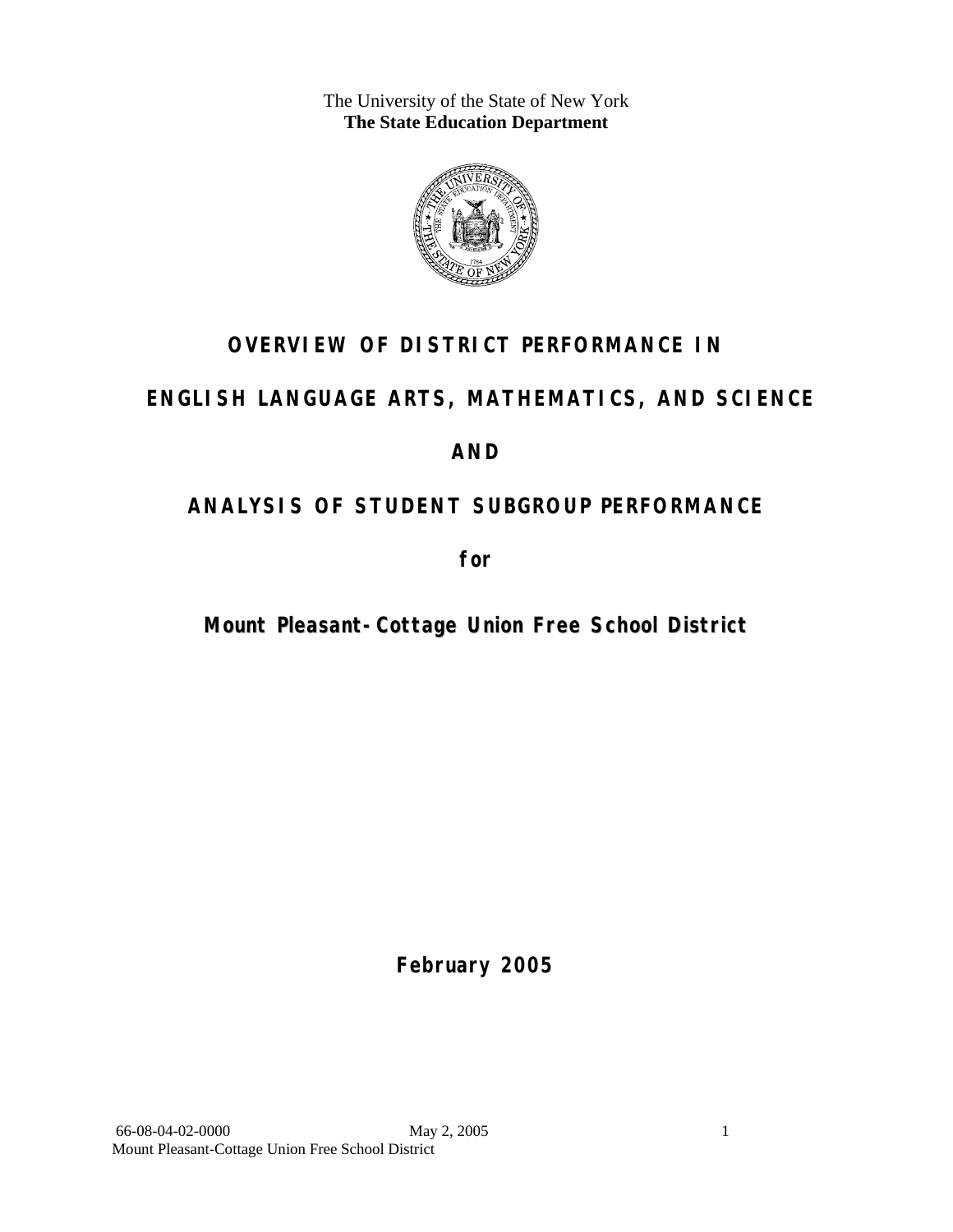#### **THE UNIVERSITY OF THE STATE OF NEW YORK**

#### **Regents of The University**

| Tonawanda             |
|-----------------------|
|                       |
| Staten Island         |
| New Rochelle          |
| Peru                  |
| <b>North Syracuse</b> |
| New York              |
| <b>Belle Harbor</b>   |
| <b>Buffalo</b>        |
| Hartsdale             |
| Albany                |
| <b>Bronx</b>          |
| <b>Binghamton</b>     |
| Rochester             |
| New York              |

# **President of The University and Commissioner of Education**

RICHARD P. MILLS

**Deputy Commissioner for Elementary, Middle, Secondary and Continuing Education**  JAMES A. KADAMUS

#### **Assistant Commissioner for Standards, Assessment and Reporting**  DAVID M. ABRAMS

**Coordinator, Information and Reporting Services** 

MARTHA P. MUSSER

The State Education Department does not discriminate on the basis of age, color, religion, creed, disability, marital status, veteran status, national origin, race, gender, genetic predisposition or carrier status, or sexual orientation in its educational programs, services and activities. Portions of this publication can be made available in a variety of formats, including braille, large print or audio tape, upon request. Inquiries concerning this policy of nondiscrimination should be directed to the Department's Office for Diversity, Ethics, and Access, Room 530, Education Building, Albany, NY 12234. **Requests for additional copies of this publication may be made by contacting the Publications Sales Desk, Room 309, Education Building, Albany, NY 12234.** 

Please address all correspondence about this report that is not related to data corrections to:

*School Report Card Coordinator Information and Reporting Services Team New York State Education Department Room 863 EBA 89 Washington Avenue Albany, NY 12234*  E-mail: *RPTCARD@mail.nysed.gov*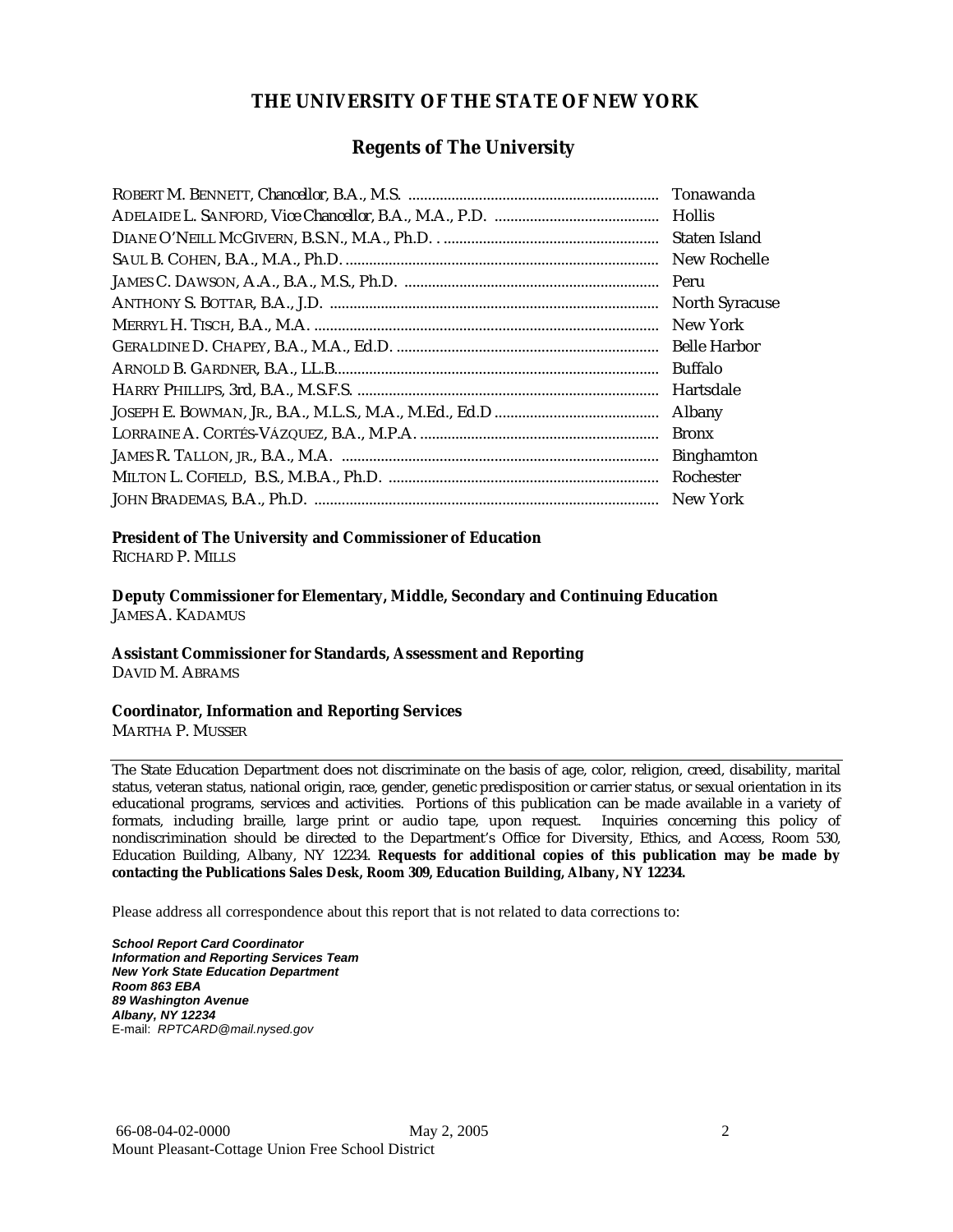The *New York State District Report Card* is an important part of the Board of Regents effort to raise learning standards for all students. It provides information to the public on student performance and other measures of district performance. Knowledge gained from the district report card on a district's strengths and weaknesses can be used to improve instruction and services to students.

The *New York State District Report Card* consists of three parts: the *Overview of District Performance in English Language Arts, Mathematics, and Science and Analysis of Student Subgroup Performance,* the *Comprehensive Information Report,* and the *Accountability Status Report.* The *Overview and Analysis* presents performance data on measures required by the federal No Child Left Behind Act: English, mathematics, science, and graduation rate. Performance data on other State assessments can be found in the *Comprehensive Information Report*. The *Accountability Status Report* provides information as to whether a district is making adequate progress toward enabling all students to achieve proficiency in English and mathematics.

State assessments are designed to help ensure that all students reach high learning standards. They show whether students are getting the foundation knowledge they need to succeed at the elementary, middle, and commencement levels and beyond. The State requires that students who are not making appropriate progress toward the standards receive academic intervention services.

In the *Overview*, performance on the elementary- and middle-level assessments in English language arts, mathematics, and science is reported in terms of mean scores and the percentage of students scoring at each of the four levels. These levels indicate performance on the standards from seriously deficient to advanced proficiency. Regents examination scores are reported in four score ranges. Scores of 65 to 100 are passing; scores of 55 to 64 earn credit toward a local diploma (with the approval of the local board of education). Though each elementary- and middle-level assessment is administered to students in a specific grade, secondary-level assessments are taken by students when they complete the coursework for the core curriculum. Therefore, the performance of students at the secondary level is measured for a student cohort rather than a group of students at a particular grade level. Students are grouped in cohorts according to the year in which they first entered grade 9.

The assessment data in the *Overview and Analysis* are for all tested students in the district, including general-education students and students with disabilities. In the *Overview*, each district's performance is compared with that of all public schools statewide. In the *Analysis*, performance is disaggregated by race/ethnicity, disability status, gender, limited English proficient status, income level, and migrant status.

Explanations of terms referred to or symbols used in this part of the district report card may be found in the glossary on the last page. Further information on the district report card may be found in the guide, *Understanding Your School Report Card: February 2005*, available on the Information and Reporting Services Web site at www.emsc.nysed.gov/irts.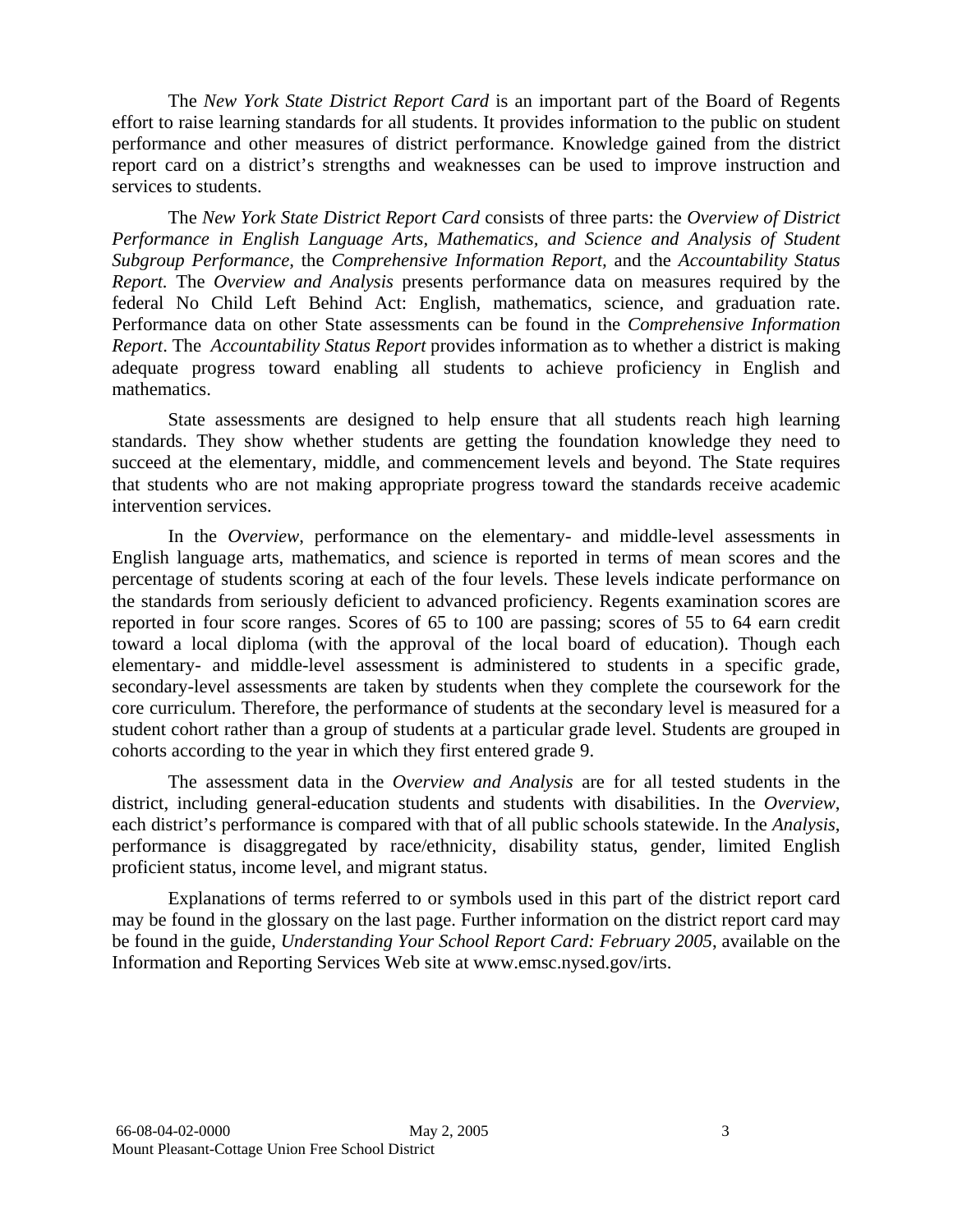# **Overview of District Performance in English Language Arts, Mathematics, and Science**

### **District Profile**

| Superintendent:<br>Norman Freimark |             | Phone: | (914)769-0456             |
|------------------------------------|-------------|--------|---------------------------|
| <b>Organization</b>                | Grade Range |        | <b>Student Enrollment</b> |
| 2003-04                            | NA          |        | 349                       |

| 2002–03 District-wide Total Expenditure per Pupil      | \$0      |  |
|--------------------------------------------------------|----------|--|
| 2002-03 NYS Public Schools Total Expenditure per Pupil | \$13,085 |  |

#### **2003–04 Core Classes Taught by Highly Qualified Teachers\***

| <b>Total Number of</b><br><b>Core Classes</b> | <b>Percent Taught</b><br>by Highly<br>Qualified<br><b>Teachers</b> |
|-----------------------------------------------|--------------------------------------------------------------------|
| 103                                           | ጸ4%                                                                |
| .                                             | $\cdots$<br>.                                                      |

\*To meet the federal definition of "highly qualified," public school teachers of core academic subjects must have at least a bachelor's degree and be State certified for and demonstrate subject matter competency in the core academic subject(s) they teach.

#### **2003–04 Teachers with No Valid Teaching Certificate\***

| <b>Total Number of</b><br><b>Teachers</b> | <b>Percent with No</b><br><b>Valid Teaching</b><br><b>Certificate</b> |
|-------------------------------------------|-----------------------------------------------------------------------|
| 60                                        | ሰ%                                                                    |

\*Includes teachers with a modified temporary license.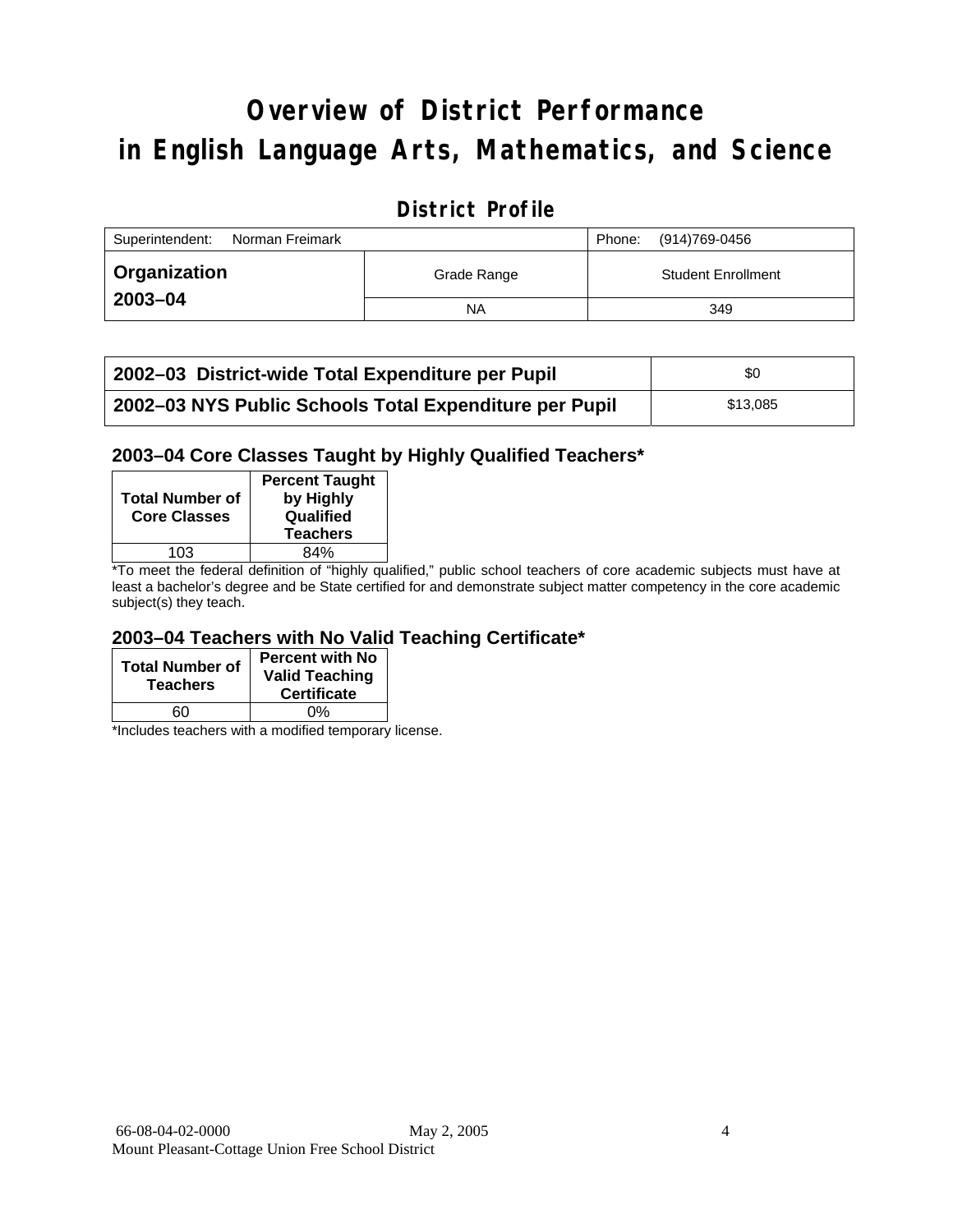English Language Arts



|                                                 | <b>Counts of Students</b> |                    |                    |                    |                     |                   |  |
|-------------------------------------------------|---------------------------|--------------------|--------------------|--------------------|---------------------|-------------------|--|
| <b>Performance at I</b><br><b>This District</b> | Level 1<br>455-602        | Level 2<br>603-644 | Level 3<br>645-691 | Level 4<br>692-800 | <b>Total Tested</b> | <b>Mean Score</b> |  |
| <b>Jan-Feb 2002</b>                             | 14                        |                    |                    |                    | 25                  | 592               |  |
| Feb 2003                                        |                           |                    |                    |                    |                     | 534               |  |
| <b>Feb 2004</b>                                 |                           |                    |                    |                    |                     | 609               |  |

|         | Elementary-Level English Language Arts Levels - Listening, Reading, and Writing Standards                     |  |  |  |  |
|---------|---------------------------------------------------------------------------------------------------------------|--|--|--|--|
| Level 4 | These students <b>exceed the standards</b> and are moving toward high performance on the Regents examination. |  |  |  |  |
| Level 3 | These students meet the standards and, with continued steady growth, should pass the Regents examination.     |  |  |  |  |
| Level 2 | These students <b>need extra help</b> to meet the standards and pass the Regents examination.                 |  |  |  |  |
| Level 1 | These students have serious academic deficiencies.                                                            |  |  |  |  |

**Performance of Limited English Proficient Students Taking the New York State English as a Second Language Achievement Test (NYSESLAT) as the Measure of English Language Arts Achievement**

| Grade 4 | Level 1 | Level <sub>2</sub> | ∟evel 3 | Level 4 | <b>Total Tested</b> |
|---------|---------|--------------------|---------|---------|---------------------|
| 2004    |         |                    |         |         |                     |

**Performance of Students with Severe Disabilities on the New York State Alternate Assessment (NYSAA) in English** 

| Elementarv<br>Level | AA–Level | AA-Level 2 | AA-Level 3 | <b>AA-Level 4</b> | <b>Total Tested</b> |
|---------------------|----------|------------|------------|-------------------|---------------------|
| $2003 - 04$         |          |            |            |                   |                     |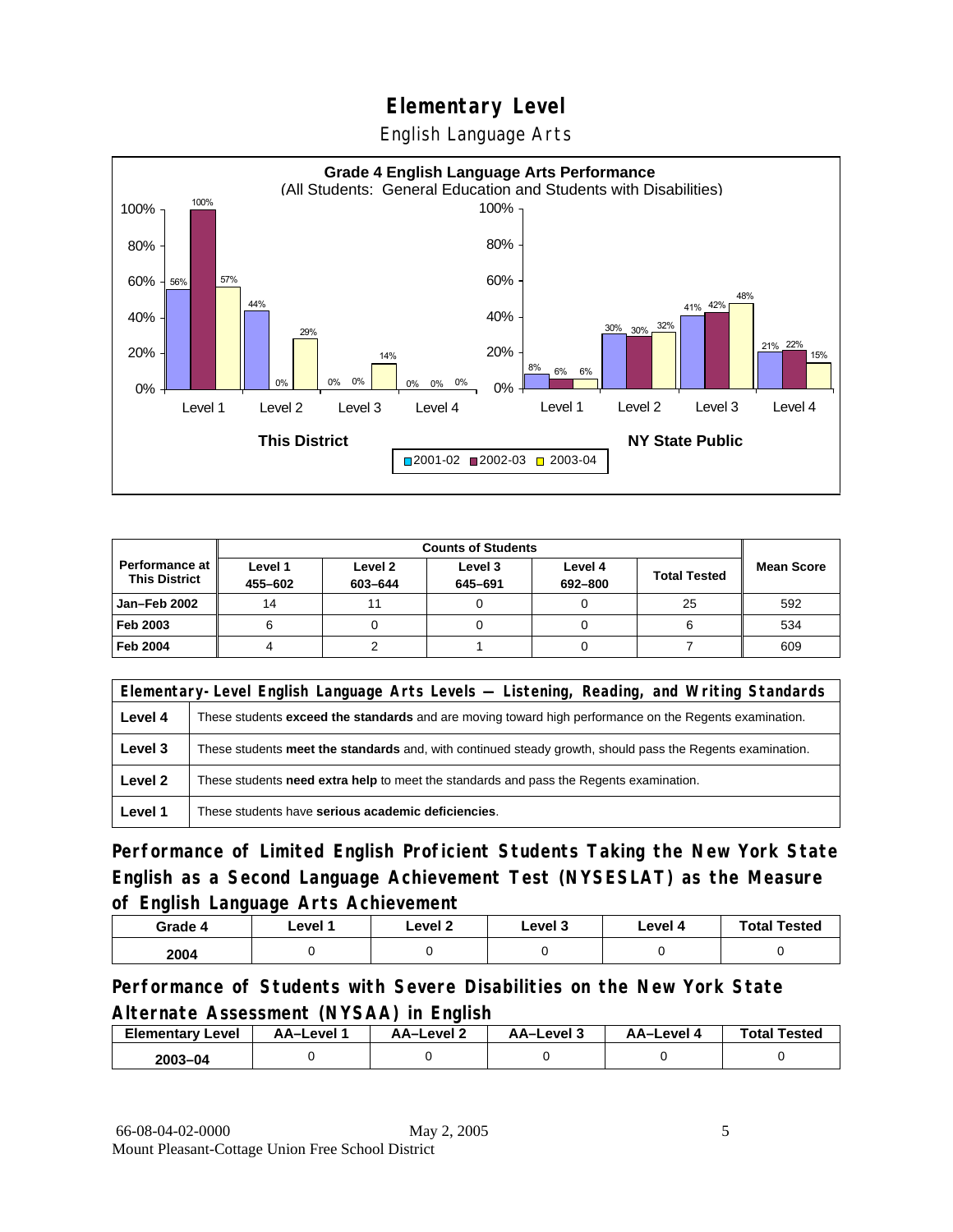#### Mathematics



|                                        | <b>Counts of Students</b> |                    |                    |                    |                     |                   |  |
|----------------------------------------|---------------------------|--------------------|--------------------|--------------------|---------------------|-------------------|--|
| Performance at<br><b>This District</b> | Level 1<br>448-601        | Level 2<br>602-636 | Level 3<br>637-677 | Level 4<br>678-810 | <b>Total Tested</b> | <b>Mean Score</b> |  |
| May 2002                               | 21                        |                    |                    |                    | 27                  | 586               |  |
| May 2003                               |                           |                    |                    |                    |                     | 590               |  |
| May 2004                               |                           |                    |                    |                    |                     | 626               |  |

|         | Elementary-Level Mathematics Levels -                                                                     |  |  |  |  |
|---------|-----------------------------------------------------------------------------------------------------------|--|--|--|--|
|         | Knowledge, Reasoning, and Problem-Solving Standards                                                       |  |  |  |  |
| Level 4 | These students exceed the standards and are moving toward high performance on the Regents examination.    |  |  |  |  |
| Level 3 | These students meet the standards and, with continued steady growth, should pass the Regents examination. |  |  |  |  |
| Level 2 | These students need extra help to meet the standards and pass the Regents examination.                    |  |  |  |  |
| Level 1 | These students have serious academic deficiencies.                                                        |  |  |  |  |

#### **Performance of Students with Severe Disabilities on the New York State Alternate Assessment (NYSAA) in Mathematics**

| <b>Elementary Level</b> | AA-Level | AA-Level 2 | AA-Level 3 | AA-Level 4 | <b>Total Tested</b> |
|-------------------------|----------|------------|------------|------------|---------------------|
| $2003 - 04$             |          |            |            |            |                     |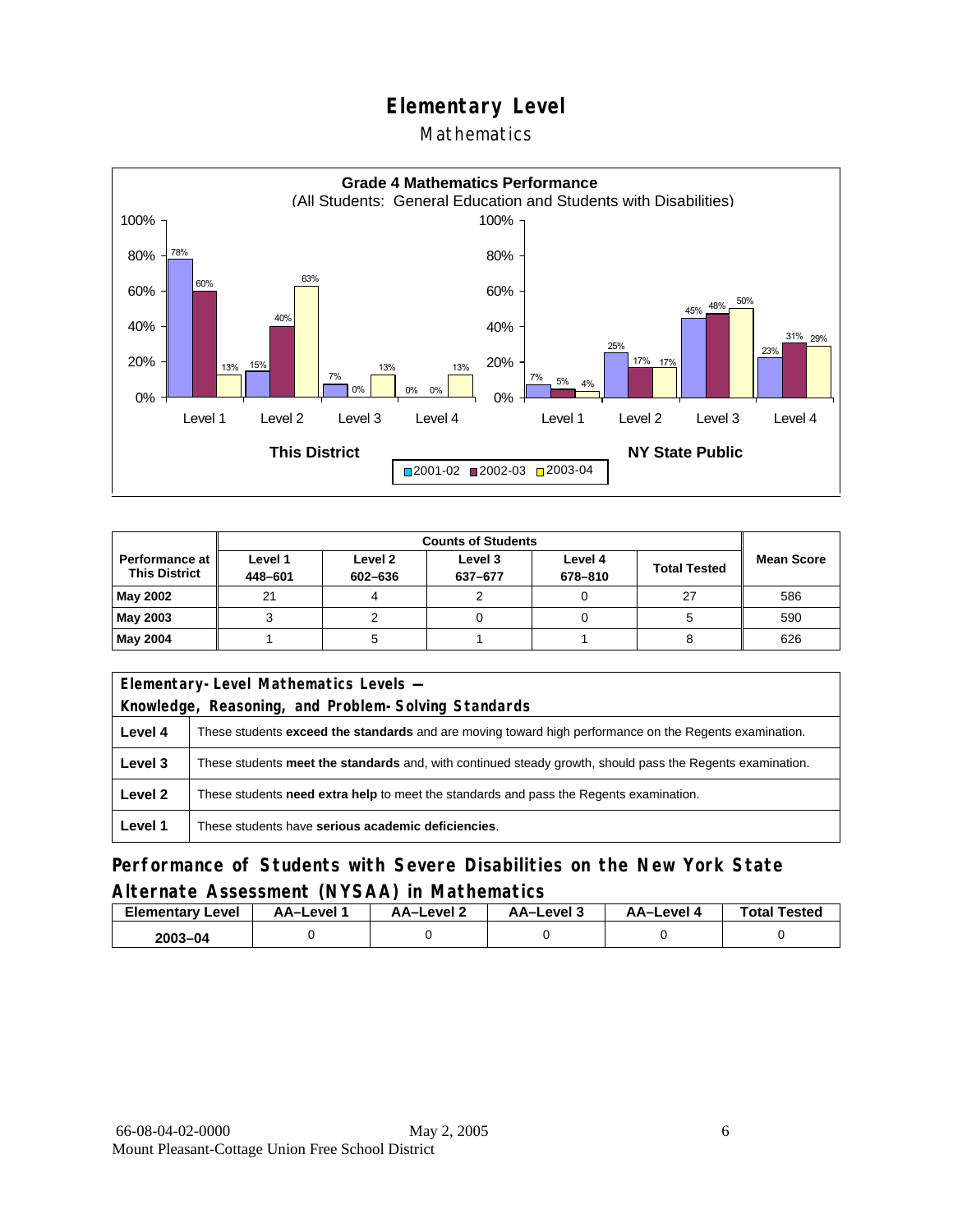Science\*



| <b>Counts of Students</b>                       |                 |                             |                  |                       |                     |                   |
|-------------------------------------------------|-----------------|-----------------------------|------------------|-----------------------|---------------------|-------------------|
| <b>Performance at I</b><br><b>This District</b> | Level 1<br>0-44 | Level <sub>2</sub><br>45-64 | Level 3<br>65-84 | Level 4<br>$85 - 100$ | <b>Total Tested</b> | <b>Mean Score</b> |
| <b>May 2004</b>                                 |                 |                             | 4                |                       |                     | 68                |

| Elementary-Level Science Levels -                   |                                                                                                               |  |  |  |
|-----------------------------------------------------|---------------------------------------------------------------------------------------------------------------|--|--|--|
| Knowledge, Reasoning, and Problem-Solving Standards |                                                                                                               |  |  |  |
| Level 4                                             | These students <b>exceed the standards</b> and are moving toward high performance on the Regents examination. |  |  |  |
| Level 3                                             | These students meet the standards and, with continued steady growth, should pass the Regents examination.     |  |  |  |
| Level 2                                             | These students need extra help to meet the standards and pass the Regents examination.                        |  |  |  |
| Level 1                                             | These students have serious academic deficiencies.                                                            |  |  |  |

#### **Performance of Students with Severe Disabilities on the New York State Alternate Assessment (NYSAA) in Science**

| Elementary<br>Level | AA-Level | AA-Level 2 | AA-Level 3 | AA-Level 4 | <b>Total Tested</b> |
|---------------------|----------|------------|------------|------------|---------------------|
| 2003-04             |          |            |            |            |                     |

\*Only one year of data is shown because a new assessment in elementary-level science was administered for the first time in 2003–04.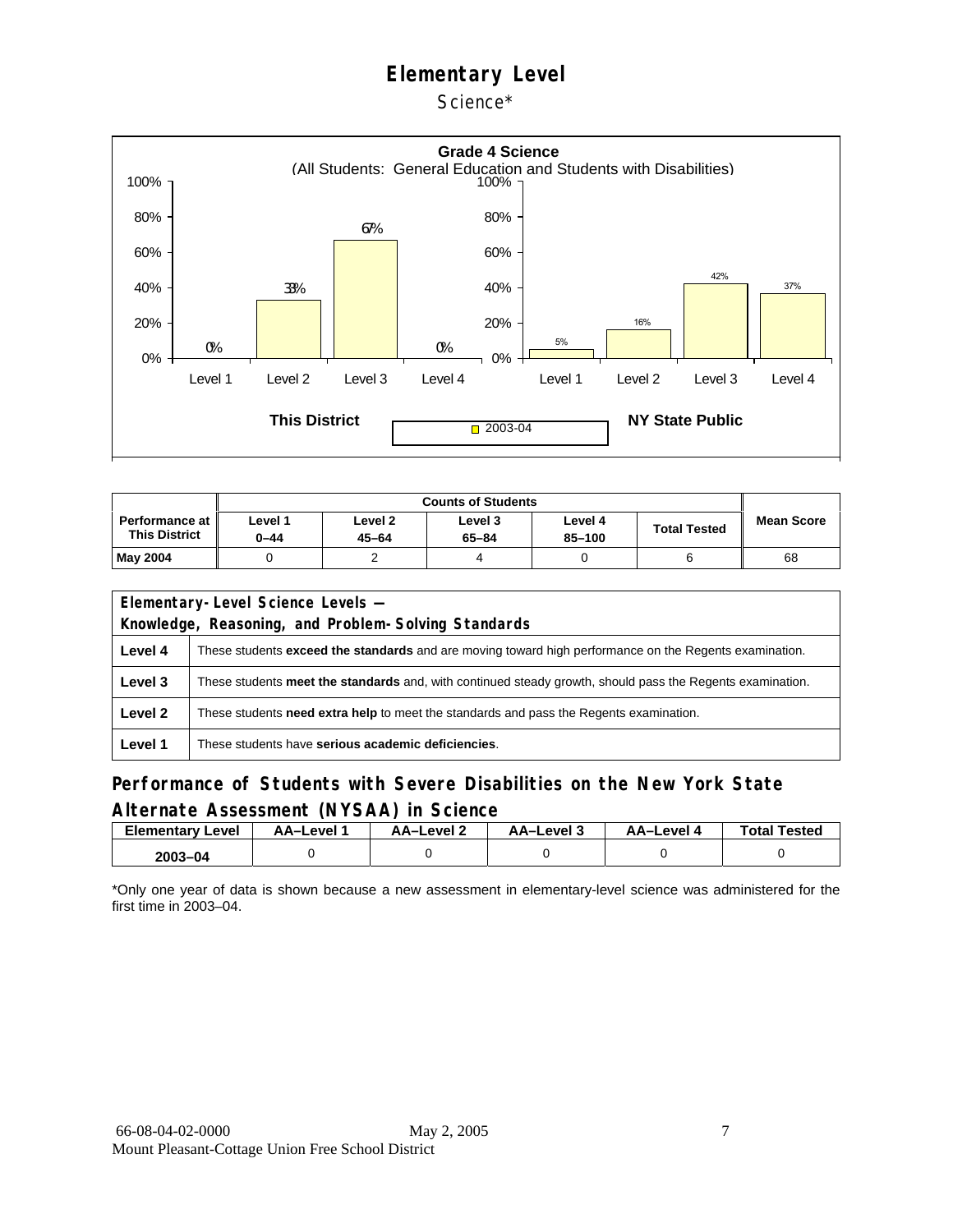#### English Language Arts



|                                               |                    |                    | <b>Counts of Students</b> |                    |                     |                   |
|-----------------------------------------------|--------------------|--------------------|---------------------------|--------------------|---------------------|-------------------|
| <b>Performance at</b><br><b>This District</b> | Level 1<br>527-659 | Level 2<br>660-698 | Level 3<br>699-737        | Level 4<br>738-830 | <b>Total Tested</b> | <b>Mean Score</b> |
| <b>March 2002</b>                             | 30                 | 20                 |                           |                    | 50                  | 646               |
|                                               | Level 1<br>527-657 | Level 2<br>658-696 | Level 3<br>697-736        | Level 4<br>737-830 | <b>Total Tested</b> |                   |
| January 2003                                  | 14                 | 16                 |                           |                    | 31                  | 660               |
| January 2004                                  | 26                 |                    |                           |                    | 34                  | 642               |

|         | Middle-Level English Language Arts Levels — Listening, Reading, and Writing Standards                         |  |  |  |  |
|---------|---------------------------------------------------------------------------------------------------------------|--|--|--|--|
| Level 4 | These students <b>exceed the standards</b> and are moving toward high performance on the Regents examination. |  |  |  |  |
| Level 3 | These students meet the standards and, with continued steady growth, should pass the Regents examination.     |  |  |  |  |
| Level 2 | These students need extra help to meet the standards and pass the Regents examination.                        |  |  |  |  |
| Level 1 | These students have serious academic deficiencies.                                                            |  |  |  |  |

**Performance of Limited English Proficient Students Taking the New York State English as a Second Language Achievement Test (NYSESLAT) as the Measure of English Language Arts Achievement**

| Grade 8 | Level 1 | Level 2 | Level 3 | Level 4 | <b>Total Tested</b> |
|---------|---------|---------|---------|---------|---------------------|
| 2004    |         |         |         |         |                     |

**Performance of Students with Severe Disabilities on the New York State Alternate Assessment (NYSAA) in English** 

| <b>Middle Level</b> | AA-Level | <b>AA-Level 2</b> | AA-Level 3 | AA–Level 4 | <b>Total Tested</b> |
|---------------------|----------|-------------------|------------|------------|---------------------|
| $2003 - 04$         |          |                   |            |            |                     |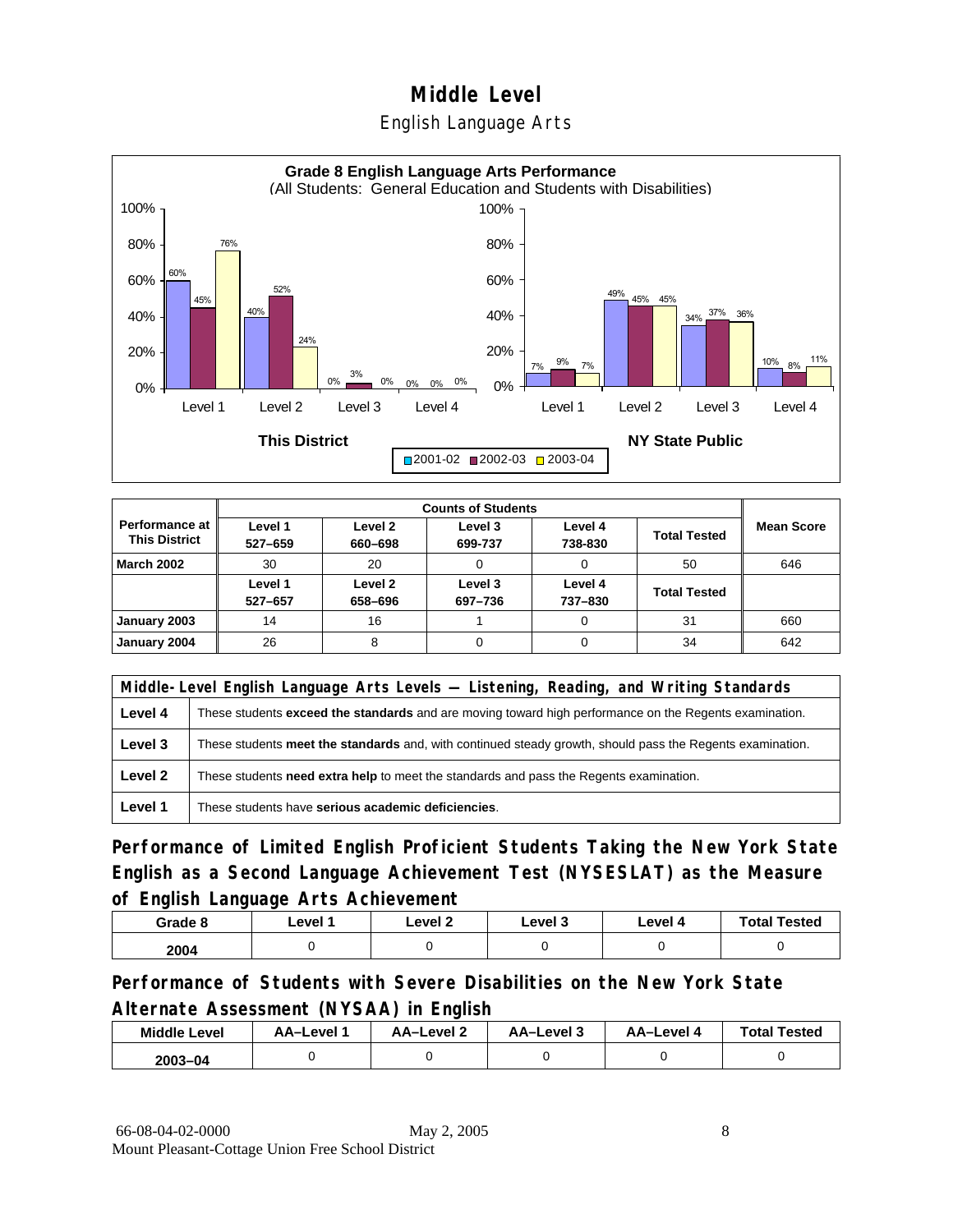#### Mathematics



|                                               |                    | <b>Counts of Students</b> |                    |                    |                     |                   |  |  |
|-----------------------------------------------|--------------------|---------------------------|--------------------|--------------------|---------------------|-------------------|--|--|
| <b>Performance at</b><br><b>This District</b> | Level 1<br>517-680 | Level 2<br>681-715        | Level 3<br>716-759 | Level 4<br>760-882 | <b>Total Tested</b> | <b>Mean Score</b> |  |  |
| May 2002                                      | 52                 | 10                        |                    |                    | 63                  | 621               |  |  |
| May 2003                                      | 37                 |                           |                    |                    | 45                  | 638               |  |  |
| May 2004                                      | 21                 |                           |                    |                    | 32                  | 646               |  |  |

|         | Middle-Level Mathematics Levels — Knowledge, Reasoning, and Problem-Solving Standards                     |  |  |  |  |  |
|---------|-----------------------------------------------------------------------------------------------------------|--|--|--|--|--|
| Level 4 | These students exceed the standards and are moving toward high performance on the Regents examination.    |  |  |  |  |  |
| Level 3 | These students meet the standards and, with continued steady growth, should pass the Regents examination. |  |  |  |  |  |
| Level 2 | These students <b>need extra help</b> to meet the standards and pass the Regents examination.             |  |  |  |  |  |
| Level 1 | These students have serious academic deficiencies.                                                        |  |  |  |  |  |

#### **Performance of Students with Severe Disabilities on the New York State Alternate Assessment (NYSAA) in Mathematics**

| <b>Middle</b><br>Level | AA-Level | AA-Level 2 | AA-Level 3 | AA-Level 4 | <b>Total Tested</b> |
|------------------------|----------|------------|------------|------------|---------------------|
| 2003-04                |          |            |            |            |                     |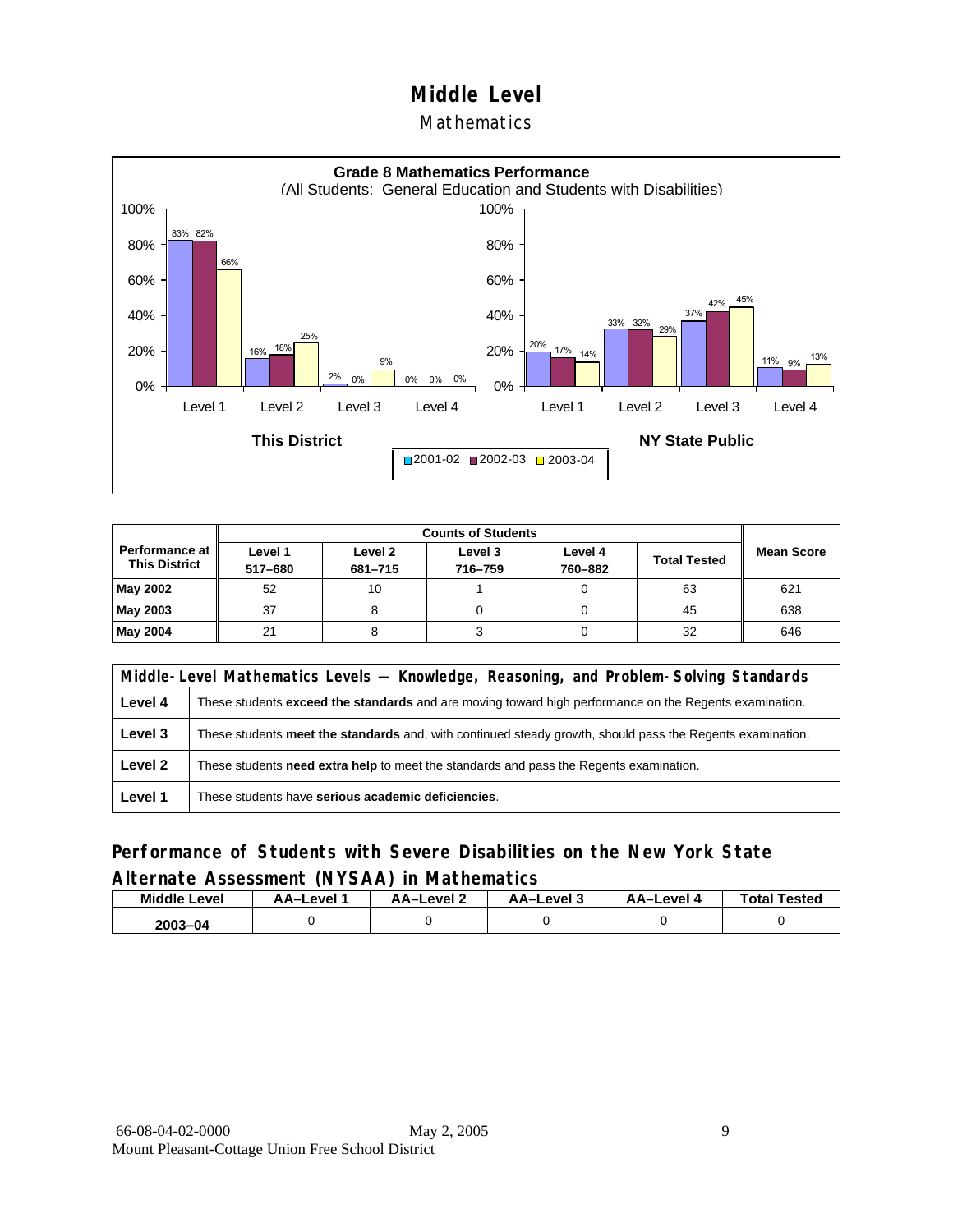#### **Science**



|         | Middle-Level Science Levels — Knowledge, Reasoning, and Problem-Solving Standards*                                                                                                                  |  |  |  |  |  |
|---------|-----------------------------------------------------------------------------------------------------------------------------------------------------------------------------------------------------|--|--|--|--|--|
| Level 4 | These students <b>exceed the standards</b> on the middle-level science test and are moving toward high performance<br>on the Regents examinations or score 85-100 on a Regents science examination. |  |  |  |  |  |
| Level 3 | These students meet the standards on the middle-level science test and, with continued steady growth, should<br>pass the Regents examinations or score 65-84 on a Regents science examination.      |  |  |  |  |  |
| Level 2 | These students need extra help to meet the standards for middle-level science and to pass the Regents<br>examinations or score 55–64 on a Regents science examination.                              |  |  |  |  |  |
| Level 1 | These students have serious academic deficiencies as evidenced in the middle-level science test or score 0–54<br>on a Regents science examination.                                                  |  |  |  |  |  |

\*Students may demonstrate proficiency in middle-level science by scoring at Level 3 or above on the middle-level science test or by scoring 65 or above on a Regents examination in science.

#### **Performance of Students with Severe Disabilities on the New York State Alternate Assessment (NYSAA) in Science**

| <b>Middle Level</b> | AA-Level | AA-Level 2 | AA-Level 3 | <b>AA-Level 4</b> | <b>Total Tested</b> |
|---------------------|----------|------------|------------|-------------------|---------------------|
| $2003 - 04$         |          |            |            |                   |                     |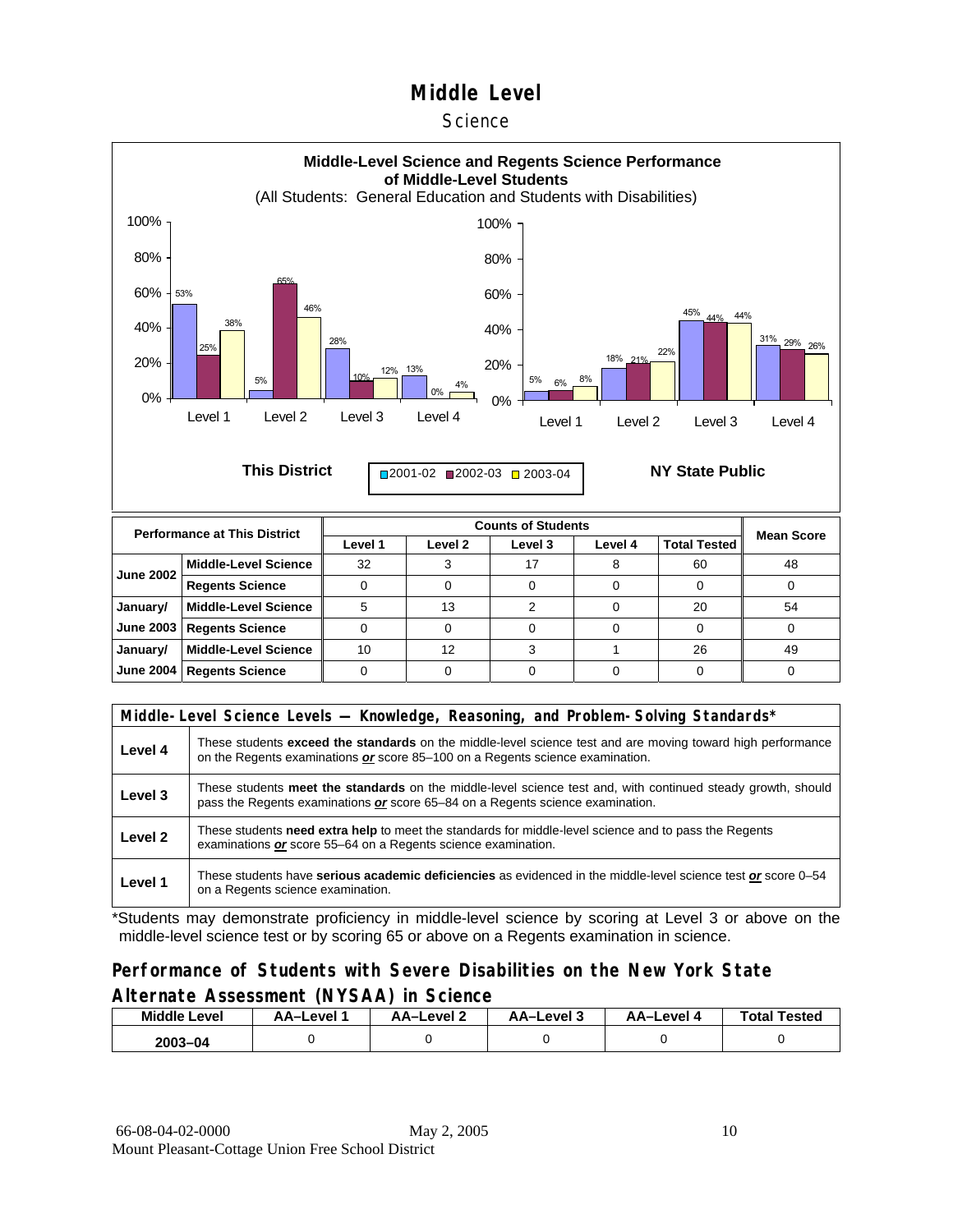## **High School English Achievement after Four Years of Instruction**

 The graphs and tables below present performance of the 1998, 1999, and 2000 cohort members, four years after entering grade 9, in meeting the graduation assessment requirement in English. In the graph, students passing approved alternatives to this examination are counted as scoring in the 65 to 84 range. RCT results are not included in the graph. The data in these tables and charts show the performance of the cohorts as of June 30<sup>th</sup> of the fourth year after first entering grade 9. Data for the 1999 and 2000 cohorts include all students in cohorts in the district's schools, students continuously enrolled in the district who transferred between schools within the district, and students placed outside the district but who are the reporting responsibility of the district. Data for the 1998 cohort include all students in the cohort in the district's schools.



|             | English Graduation Requirement Achievement after Four Years of High School* |                                          |                                           |                                           |                                            |                                       |  |  |  |  |  |
|-------------|-----------------------------------------------------------------------------|------------------------------------------|-------------------------------------------|-------------------------------------------|--------------------------------------------|---------------------------------------|--|--|--|--|--|
|             | <b>Cohort Members</b><br><b>All Students</b>                                | <b>Highest Score</b><br>Between 0 and 54 | <b>Highest Score</b><br>Between 55 and 64 | <b>Highest Score</b><br>Between 65 and 84 | <b>Highest Score</b><br>Between 85 and 100 | Approved<br><b>Alternative Credit</b> |  |  |  |  |  |
| 1998 Cohort |                                                                             |                                          |                                           |                                           |                                            |                                       |  |  |  |  |  |
| 1999 Cohort |                                                                             |                                          |                                           |                                           |                                            |                                       |  |  |  |  |  |
| 2000 Cohort | 19                                                                          |                                          |                                           |                                           |                                            |                                       |  |  |  |  |  |

\*Assessments used to determine counts in this table include the Regents examination in comprehensive English, the component retest in English, and approved alternatives.

| Performance of Students Who Took the Regents Competency<br>Tests in Reading and Writing to Meet the Graduation Requirement* |                        |                                                |  |  |  |  |  |  |
|-----------------------------------------------------------------------------------------------------------------------------|------------------------|------------------------------------------------|--|--|--|--|--|--|
|                                                                                                                             | <b>Passed the RCTs</b> | <b>Failed RCT in Reading</b><br>and/or Writing |  |  |  |  |  |  |
| 1998 Cohort                                                                                                                 |                        |                                                |  |  |  |  |  |  |
| 1999 Cohort                                                                                                                 |                        |                                                |  |  |  |  |  |  |
| 2000 Cohort                                                                                                                 |                        |                                                |  |  |  |  |  |  |

\*Includes only students eligible for the safety net who did not score 55 or higher on the Regents examination or an approved alternative. Some students in the "Passed the RCTs" counts are also included in the 0–54 counts in the graph above.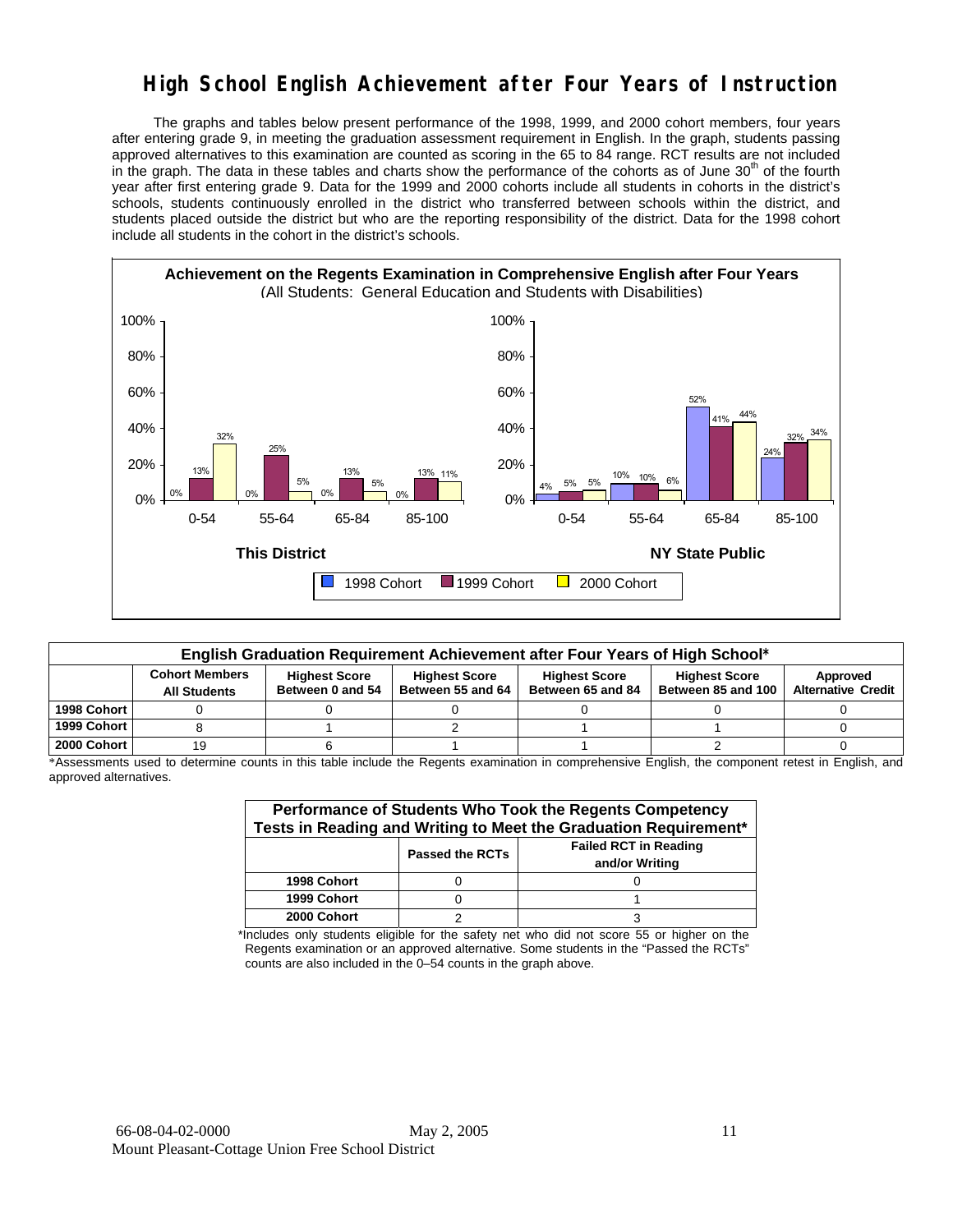## **High School Mathematics Achievement after Four Years of Instruction**

 The graphs and tables below present performance of the 1998, 1999, and 2000 cohort members, four years after entering grade 9, in meeting the graduation assessment requirement in mathematics. In the graph, students passing approved alternatives to these examinations are counted as scoring in the 65 to 84 range. RCT results are not included in the graph. The data in these tables and charts show the performance of the cohorts as of June 30<sup>th</sup> of the fourth year after first entering grade 9. Data for the 1999 and 2000 cohorts include all students in cohorts in the district's schools, students continuously enrolled in the district who transferred between schools within the district, and students placed outside the district but who are the reporting responsibility of the district. Data for the 1998 cohort include all students in the cohort in the district's schools.



|              | Mathematics Graduation Requirement Achievement after Four Years of High School* |                      |                                                            |                                           |                                            |                                       |  |  |  |  |  |
|--------------|---------------------------------------------------------------------------------|----------------------|------------------------------------------------------------|-------------------------------------------|--------------------------------------------|---------------------------------------|--|--|--|--|--|
|              | <b>Cohort Members</b><br><b>All Students</b>                                    | <b>Highest Score</b> | <b>Highest Score</b><br>Between 0 and 54 Between 55 and 64 | <b>Highest Score</b><br>Between 65 and 84 | <b>Highest Score</b><br>Between 85 and 100 | Approved<br><b>Alternative Credit</b> |  |  |  |  |  |
| l1998 Cohort |                                                                                 |                      |                                                            |                                           |                                            |                                       |  |  |  |  |  |
| 1999 Cohort  |                                                                                 |                      |                                                            |                                           |                                            |                                       |  |  |  |  |  |
| 2000 Cohort  | 19                                                                              |                      |                                                            |                                           |                                            |                                       |  |  |  |  |  |

\*Assessments used to determine counts in this table include a Regents examination in mathematics, the component retest in mathematics, and approved alternatives.

| Performance of Students Who Took the Regents Competency<br>Test in Mathematics to Meet the Graduation Requirement* |                       |                                   |  |  |  |  |  |  |  |
|--------------------------------------------------------------------------------------------------------------------|-----------------------|-----------------------------------|--|--|--|--|--|--|--|
|                                                                                                                    | <b>Passed the RCT</b> | <b>Failed at Least</b><br>One RCT |  |  |  |  |  |  |  |
| 1998 Cohort                                                                                                        |                       |                                   |  |  |  |  |  |  |  |
| 1999 Cohort                                                                                                        |                       |                                   |  |  |  |  |  |  |  |
| 2000 Cohort                                                                                                        |                       |                                   |  |  |  |  |  |  |  |

\*Includes only students eligible for the safety net who did not score 55 or higher on the Regents examination or an approved alternative. Some students in the "Passed the RCTs" counts are also included in the 0–54 counts in the graph above.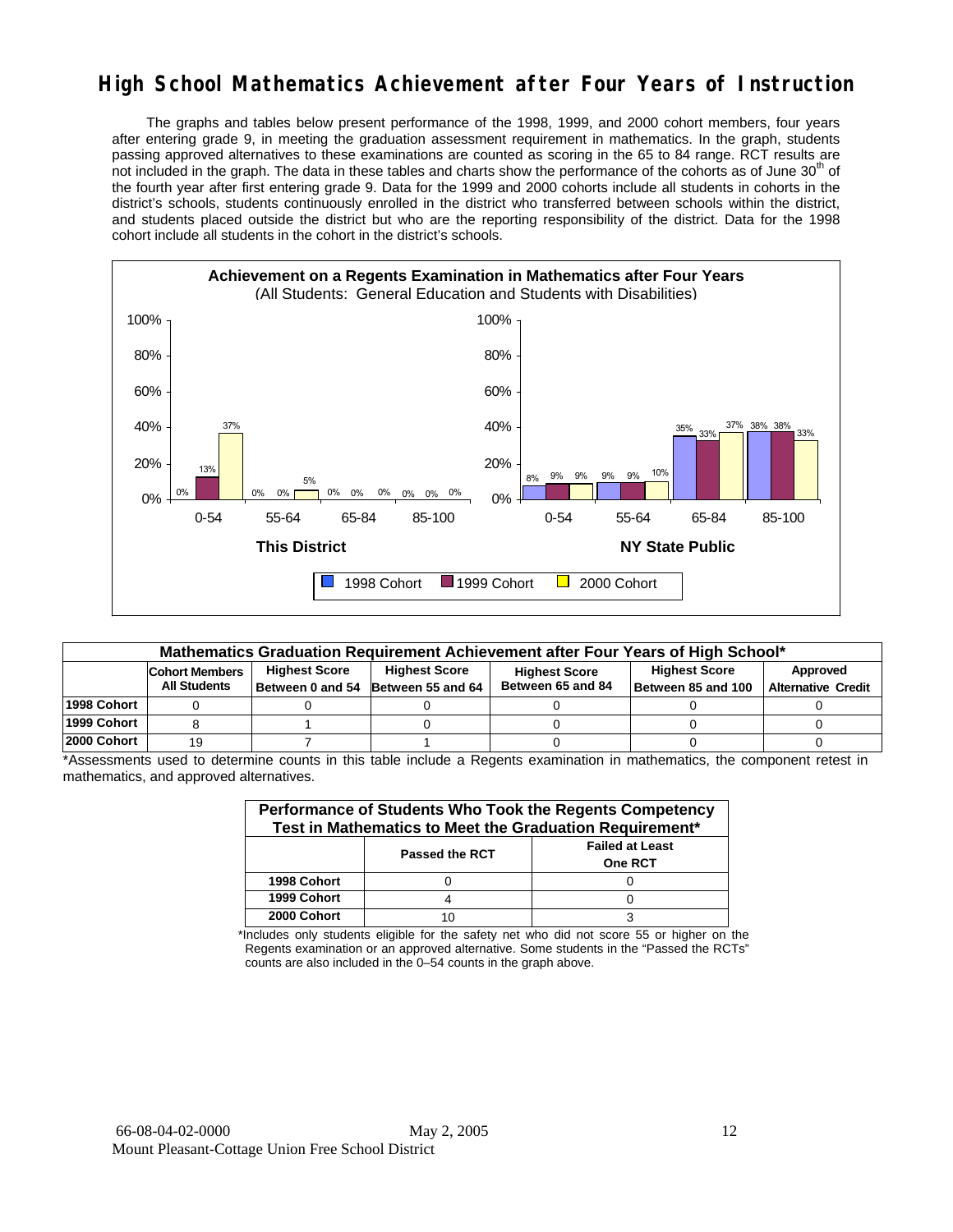## **Cohort Graduation Rates**

 Students were counted as graduates if they earned a local diploma with or without a Regents endorsement by August 31<sup>st</sup> of the fourth year after first entering grade 9. The graduation-rate cohort includes students who transferred to general education development (GED) programs. These students were not counted in the 1998 and 1999 school accountability cohort for English and mathematics.



|             | <b>Cohort Graduation Rates</b>   |                                |                                                                      |                            |  |  |  |  |  |  |  |
|-------------|----------------------------------|--------------------------------|----------------------------------------------------------------------|----------------------------|--|--|--|--|--|--|--|
|             | <b>Cohort</b><br>Members*<br>(a) | <b>Transfers to GED</b><br>(b) | <b>Graduation Rate</b><br><b>Cohort</b><br><b>Members</b><br>$(a+b)$ | <b>Number</b><br>Graduated |  |  |  |  |  |  |  |
| 1998 Cohort | 14                               |                                | 14                                                                   |                            |  |  |  |  |  |  |  |
| 1999 Cohort |                                  |                                |                                                                      |                            |  |  |  |  |  |  |  |

\*Count as of August 31<sup>st</sup> of the fourth year after first entering grade 9.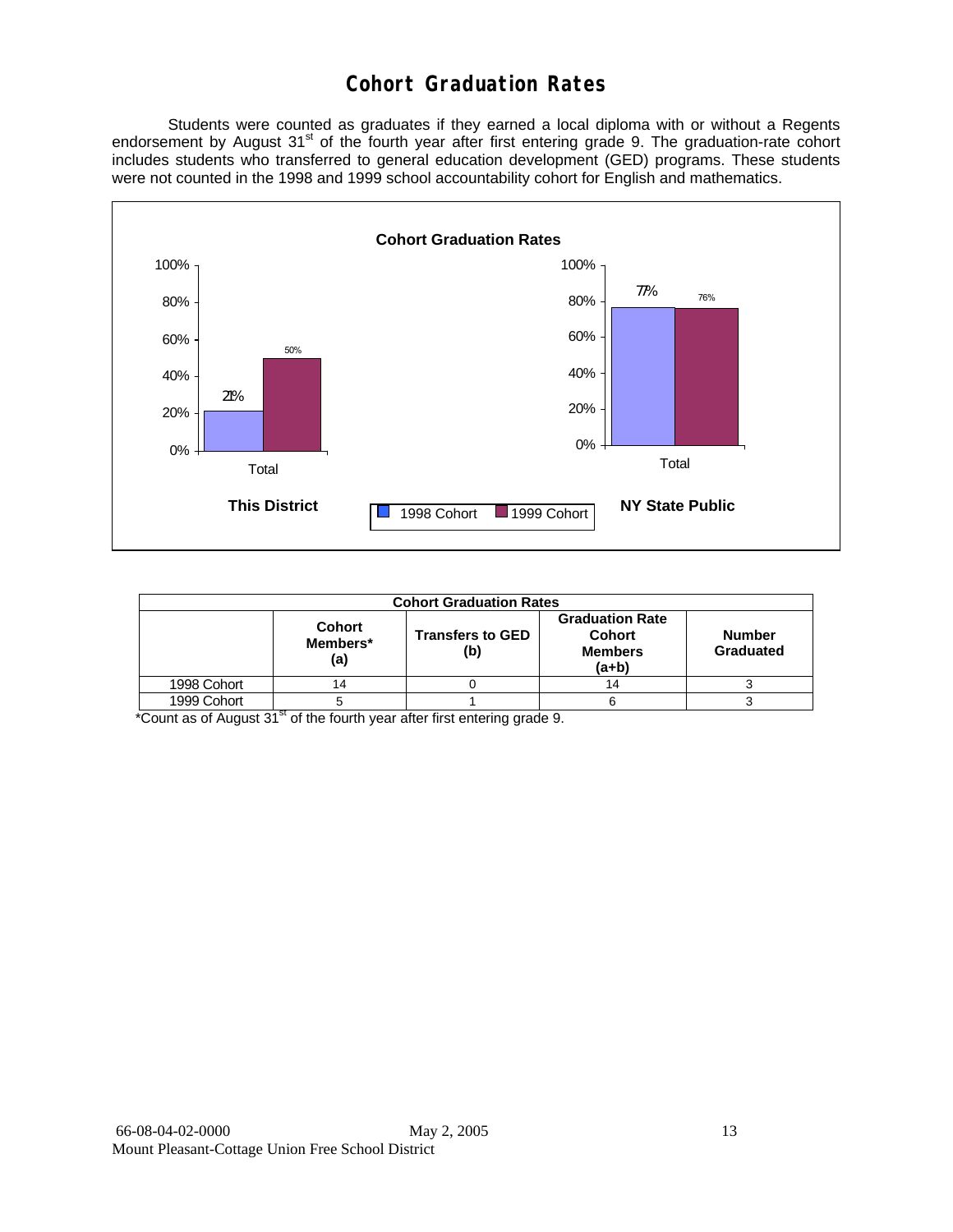# **Analysis of Student Subgroup Performance**

Historically, on State assessments the average performance of Black, Hispanic, and Native American students has been lower than that of White and Asian students. Similarly, students from lowincome families have not performed as well as those from higher income families. A high priority of the Board of Regents is to eliminate these gaps in student performance. In addition, Title I of the federal Elementary and Secondary Education Act includes explicit requirements "to ensure that students served by Title I are given the same opportunity to achieve to high standards and are held to the same high expectations as all students in each State."

This section of the district report card provides performance data for two years by racial/ethnic group, disability status, gender, English proficiency status, income level, and migrant status. The purpose of the student subgroup analyses is to determine if students who perform below the standards in any school tend to fall into particular groups, such as minority students, limited English proficient students, or economically disadvantaged students. If these analyses provide evidence that students in one of the groups achieve at a lower level than other students, the district should examine the reasons for this lower performance and make necessary changes in curriculum, instruction, and student support services to remedy these performance gaps. If your district did not report data for the 2003–04 school year for a subject and grade, a table showing data for subgroups in that subject and grade will not be included in the *Analysis*.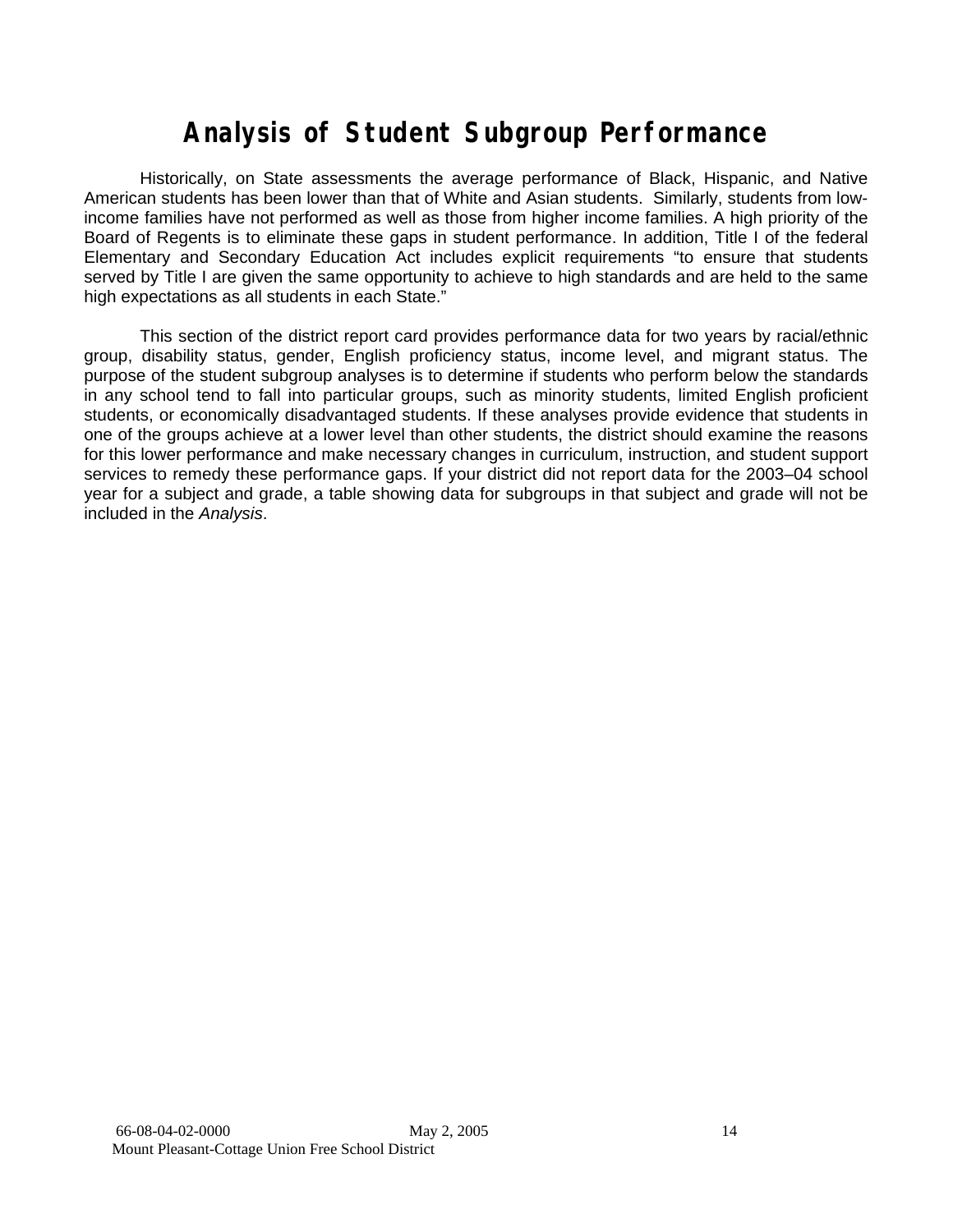## English Language Arts

|                                              |                               |         | ັ<br>2002-03                                                      |    | 2003-04        |                                                                   |         |           |  |
|----------------------------------------------|-------------------------------|---------|-------------------------------------------------------------------|----|----------------|-------------------------------------------------------------------|---------|-----------|--|
| <b>Student Subgroup</b>                      | <b>Total</b><br><b>Tested</b> |         | <b>Percentages of Tested</b><br><b>Students Scoring at Levels</b> |    | <b>Total</b>   | <b>Percentages of Tested</b><br><b>Students Scoring at Levels</b> |         |           |  |
|                                              |                               | $2 - 4$ | $3 - 4$                                                           | 4  | <b>Tested</b>  | $2 - 4$                                                           | $3 - 4$ | 4         |  |
| <b>Results by Race/Ethnicity</b>             |                               |         |                                                                   |    |                |                                                                   |         |           |  |
| American Indian/Alaskan Native               | $\pmb{0}$                     | 0%      | 0%                                                                | 0% | $\mathbf 0$    | 0%                                                                | 0%      | 0%        |  |
| <b>Black</b>                                 | $\overline{2}$                | s       | s                                                                 | s  | 4              | s                                                                 | s       | s         |  |
| Hispanic                                     | $\overline{4}$                | s       | $\mathbf s$                                                       | s  | 3              | s                                                                 | s       | s         |  |
| Asian or Pacific Islander                    | $\mathbf 0$                   | 0%      | 0%                                                                | 0% | 0              | 0%                                                                | 0%      | 0%        |  |
| White                                        | $\mathbf 0$                   | 0%      | 0%                                                                | 0% | 0              | 0%                                                                | 0%      | 0%        |  |
| Total                                        | 6                             | 0%      | 0%                                                                | 0% | $\overline{7}$ | 43%                                                               | 14%     | 0%        |  |
| Small Group Totals (s)                       | 6                             | 0%      | 0%                                                                | 0% | $\overline{7}$ | 43%                                                               | 14%     | 0%        |  |
| <b>Results by Disability Status</b>          |                               |         |                                                                   |    |                |                                                                   |         |           |  |
| General-education students                   | $\Omega$                      | s       | s                                                                 | s  | 0              | s                                                                 | s       | s         |  |
| Students with disabilities                   | 6                             | s       | s                                                                 | s  | $\overline{7}$ | s                                                                 | s       | ${\tt s}$ |  |
| Total                                        | 6                             | 0%      | 0%                                                                | 0% | $\overline{7}$ | 43%                                                               | 14%     | 0%        |  |
| <b>Results by Gender</b>                     |                               |         |                                                                   |    |                |                                                                   |         |           |  |
| Female                                       | 2                             | s       | s                                                                 | s  | 2              | s                                                                 | s       | s         |  |
| Male                                         | 4                             | s       | $\mathbf s$                                                       | s  | 5              | s                                                                 | s       | ${\tt s}$ |  |
| Total                                        | 6                             | 0%      | 0%                                                                | 0% | $\overline{7}$ | 43%                                                               | 14%     | 0%        |  |
| <b>Results by English Proficiency Status</b> |                               |         |                                                                   |    |                |                                                                   |         |           |  |
| English proficient                           | 6                             | 0%      | 0%                                                                | 0% | $\overline{7}$ | 43%                                                               | 14%     | 0%        |  |
| Limited English proficient                   | $\pmb{0}$                     | 0%      | 0%                                                                | 0% | 0              | 0%                                                                | 0%      | 0%        |  |
| Total                                        | 6                             | 0%      | 0%                                                                | 0% | $\overline{7}$ | 43%                                                               | 14%     | 0%        |  |
| <b>Results by Income Level</b>               |                               |         |                                                                   |    |                |                                                                   |         |           |  |
| Economically disadvantaged                   | 6                             | 0%      | 0%                                                                | 0% | $\overline{7}$ | 43%                                                               | 14%     | 0%        |  |
| Not disadvantaged                            | $\mathbf 0$                   | 0%      | 0%                                                                | 0% | 0              | 0%                                                                | 0%      | 0%        |  |
| Total                                        | 6                             | 0%      | 0%                                                                | 0% | $\overline{7}$ | 43%                                                               | 14%     | 0%        |  |
| <b>Results by Migrant Status</b>             |                               |         |                                                                   |    |                |                                                                   |         |           |  |
| Migrant family                               | $\mathbf 0$                   | 0%      | 0%                                                                | 0% | 0              | 0%                                                                | 0%      | 0%        |  |
| Not migrant family                           | 6                             | 0%      | 0%                                                                | 0% | 7              | 43%                                                               | 14%     | 0%        |  |
| Total                                        | 6                             | 0%      | 0%                                                                | 0% | $\overline{7}$ | 43%                                                               | 14%     | 0%        |  |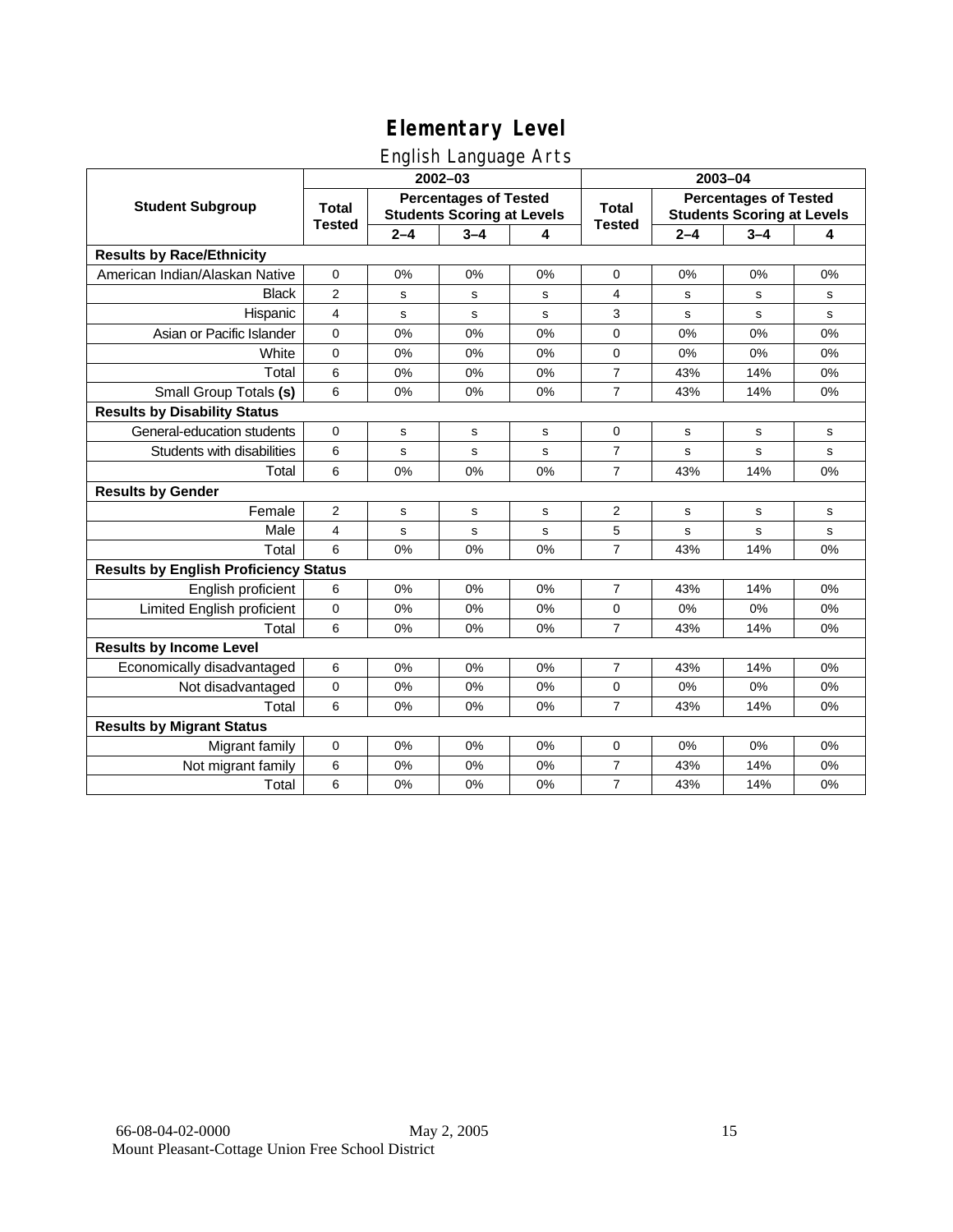#### Mathematics

|                                              |                |         | 2002-03                                                           |    | 2003-04                |                                                                   |         |     |  |
|----------------------------------------------|----------------|---------|-------------------------------------------------------------------|----|------------------------|-------------------------------------------------------------------|---------|-----|--|
| <b>Student Subgroup</b>                      | <b>Total</b>   |         | <b>Percentages of Tested</b><br><b>Students Scoring at Levels</b> |    | Total<br><b>Tested</b> | <b>Percentages of Tested</b><br><b>Students Scoring at Levels</b> |         |     |  |
|                                              | <b>Tested</b>  | $2 - 4$ | $3 - 4$                                                           | 4  |                        | $2 - 4$                                                           | $3 - 4$ | 4   |  |
| <b>Results by Race/Ethnicity</b>             |                |         |                                                                   |    |                        |                                                                   |         |     |  |
| American Indian/Alaskan Native               | $\mathbf 0$    | 0%      | 0%                                                                | 0% | $\mathbf 0$            | 0%                                                                | 0%      | 0%  |  |
| <b>Black</b>                                 | 2              | s       | s                                                                 | s  | 5                      | s                                                                 | s       | s   |  |
| Hispanic                                     | 3              | s       | s                                                                 | s  | 3                      | s                                                                 | s       | s   |  |
| Asian or Pacific Islander                    | 0              | 0%      | 0%                                                                | 0% | $\Omega$               | 0%                                                                | 0%      | 0%  |  |
| White                                        | $\mathbf 0$    | 0%      | 0%                                                                | 0% | $\Omega$               | 0%                                                                | 0%      | 0%  |  |
| Total                                        | 5              | 40%     | 0%                                                                | 0% | 8                      | 88%                                                               | 25%     | 13% |  |
| Small Group Totals (s)                       | 5              | 40%     | 0%                                                                | 0% | 8                      | 88%                                                               | 25%     | 13% |  |
| <b>Results by Disability Status</b>          |                |         |                                                                   |    |                        |                                                                   |         |     |  |
| General-education students                   | $\Omega$       | s       | s                                                                 | s  | 0                      | s                                                                 | s       | s   |  |
| Students with disabilities                   | 5              | s       | s                                                                 | s  | 8                      | s                                                                 | s       | s   |  |
| Total                                        | 5              | 40%     | 0%                                                                | 0% | 8                      | 88%                                                               | 25%     | 13% |  |
| <b>Results by Gender</b>                     |                |         |                                                                   |    |                        |                                                                   |         |     |  |
| Female                                       | 1              | s       | s                                                                 | s  | $\overline{2}$         | s                                                                 | s       | s   |  |
| Male                                         | $\overline{4}$ | s       | s                                                                 | s  | 6                      | s                                                                 | s       | s   |  |
| Total                                        | 5              | 40%     | 0%                                                                | 0% | 8                      | 88%                                                               | 25%     | 13% |  |
| <b>Results by English Proficiency Status</b> |                |         |                                                                   |    |                        |                                                                   |         |     |  |
| English proficient                           | 5              | 40%     | 0%                                                                | 0% | 8                      | 88%                                                               | 25%     | 13% |  |
| Limited English proficient                   | $\mathbf 0$    | 0%      | 0%                                                                | 0% | 0                      | 0%                                                                | 0%      | 0%  |  |
| Total                                        | 5              | 40%     | 0%                                                                | 0% | 8                      | 88%                                                               | 25%     | 13% |  |
| <b>Results by Income Level</b>               |                |         |                                                                   |    |                        |                                                                   |         |     |  |
| Economically disadvantaged                   | 5              | 40%     | 0%                                                                | 0% | 8                      | 88%                                                               | 25%     | 13% |  |
| Not disadvantaged                            | $\mathbf 0$    | 0%      | 0%                                                                | 0% | 0                      | 0%                                                                | 0%      | 0%  |  |
| Total                                        | 5              | 40%     | 0%                                                                | 0% | 8                      | 88%                                                               | 25%     | 13% |  |
| <b>Results by Migrant Status</b>             |                |         |                                                                   |    |                        |                                                                   |         |     |  |
| Migrant family                               | 0              | 0%      | 0%                                                                | 0% | 0                      | 0%                                                                | 0%      | 0%  |  |
| Not migrant family                           | 5              | 40%     | 0%                                                                | 0% | 8                      | 88%                                                               | 25%     | 13% |  |
| Total                                        | 5              | 40%     | 0%                                                                | 0% | 8                      | 88%                                                               | 25%     | 13% |  |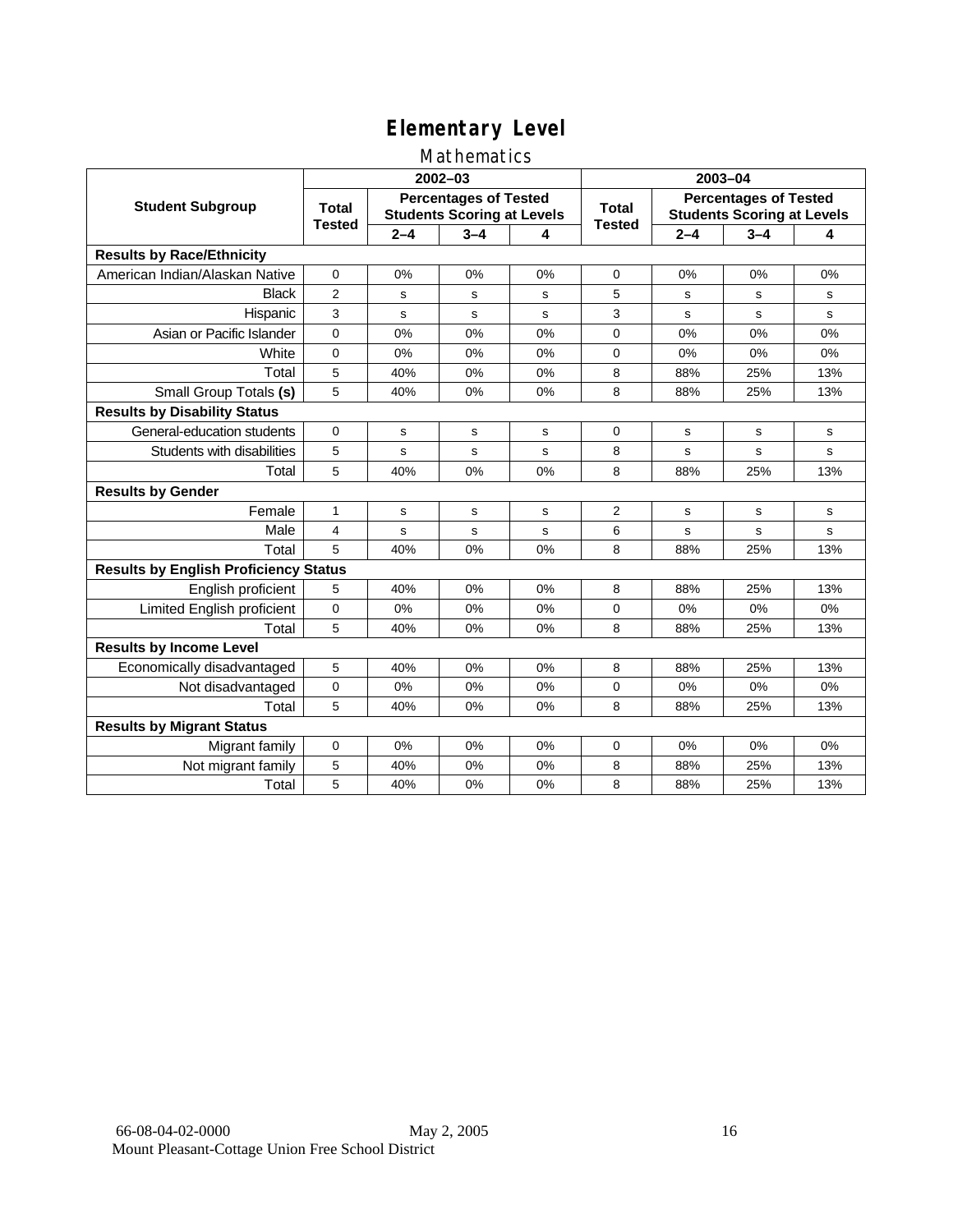#### Science\*

|                                              |                        | 2003-04 |                                                                   |    |
|----------------------------------------------|------------------------|---------|-------------------------------------------------------------------|----|
| <b>Student Subgroup</b>                      | <b>Total</b><br>Tested |         | <b>Percentages of Tested</b><br><b>Students Scoring at Levels</b> |    |
|                                              |                        | $2 - 4$ | $3 - 4$                                                           | 4  |
| <b>Results by Race/Ethnicity</b>             |                        |         |                                                                   |    |
| American Indian/Alaskan Native               | $\Omega$               | 0%      | 0%                                                                | 0% |
| Black                                        | 4                      | s       | s                                                                 | s  |
| Hispanic                                     | $\overline{2}$         | s       | s                                                                 | S  |
| Asian or Pacific Islander                    | $\Omega$               | 0%      | 0%                                                                | 0% |
| White                                        | 0                      | 0%      | 0%                                                                | 0% |
| Total                                        | 6                      | 100%    | 67%                                                               | 0% |
| Small Group Totals (s)                       | 6                      | 100%    | 67%                                                               | 0% |
| <b>Results by Disability Status</b>          |                        |         |                                                                   |    |
| General-education students                   | $\overline{0}$         | s       | s                                                                 | s  |
| Students with disabilities                   | 6                      | s       | s                                                                 | s  |
| Total                                        | 6                      | 100%    | 67%                                                               | 0% |
| <b>Results by Gender</b>                     |                        |         |                                                                   |    |
| Female                                       | 1                      | s       | s                                                                 | s  |
| Male                                         | 5                      | S       | s                                                                 | S  |
| Total                                        | 6                      | 100%    | 67%                                                               | 0% |
| <b>Results by English Proficiency Status</b> |                        |         |                                                                   |    |
| English proficient                           | 6                      | 100%    | 67%                                                               | 0% |
| Limited English proficient                   | $\Omega$               | 0%      | 0%                                                                | 0% |
| Total                                        | 6                      | 100%    | 67%                                                               | 0% |
| <b>Results by Income Level</b>               |                        |         |                                                                   |    |
| Economically disadvantaged                   | 6                      | 100%    | 67%                                                               | 0% |
| Not disadvantaged                            | $\Omega$               | 0%      | 0%                                                                | 0% |
| Total                                        | 6                      | 100%    | 67%                                                               | 0% |
| <b>Results by Migrant Status</b>             |                        |         |                                                                   |    |
| Migrant family                               | 0                      | 0%      | 0%                                                                | 0% |
| Not migrant family                           | 6                      | 100%    | 67%                                                               | 0% |
| Total                                        | 6                      | 100%    | 67%                                                               | 0% |

\*Only one year of data is shown because a new assessment in elementary-level science was administered for the first time in 2003–04.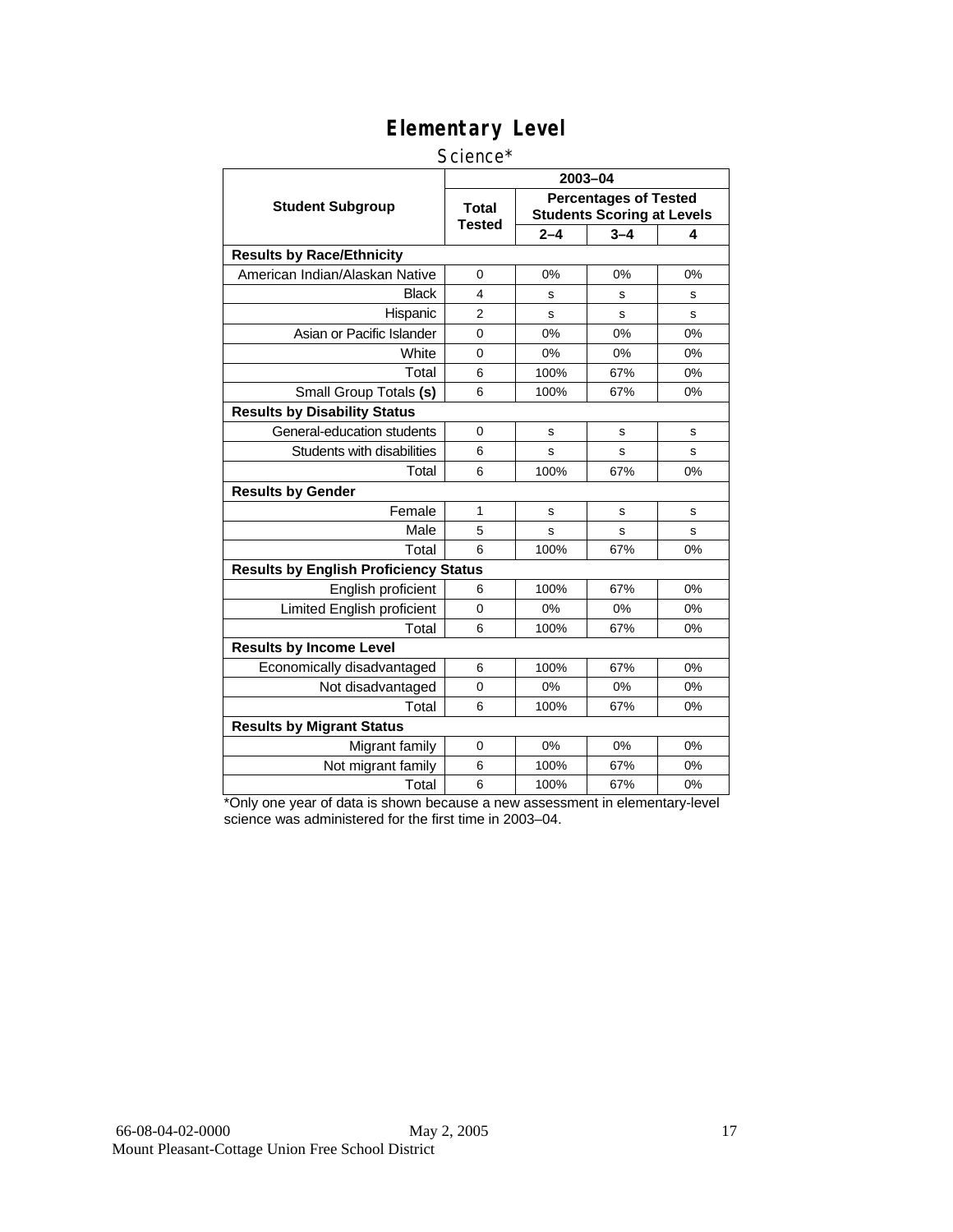### English Language Arts

|                                              |               |         | ັ<br>$2002 - 03$                                                  |       | 2003-04       |                                                                   |         |    |  |
|----------------------------------------------|---------------|---------|-------------------------------------------------------------------|-------|---------------|-------------------------------------------------------------------|---------|----|--|
| <b>Student Subgroup</b>                      | <b>Total</b>  |         | <b>Percentages of Tested</b><br><b>Students Scoring at Levels</b> |       | <b>Total</b>  | <b>Percentages of Tested</b><br><b>Students Scoring at Levels</b> |         |    |  |
|                                              | <b>Tested</b> | $2 - 4$ | $3 - 4$                                                           | 4     | <b>Tested</b> | $2 - 4$                                                           | $3 - 4$ | 4  |  |
| <b>Results by Race/Ethnicity</b>             |               |         |                                                                   |       |               |                                                                   |         |    |  |
| American Indian/Alaskan Native               | $\mathbf 0$   | 0%      | 0%                                                                | 0%    | $\mathbf 0$   | 0%                                                                | 0%      | 0% |  |
| <b>Black</b>                                 | 20            | 50%     | 5%                                                                | 0%    | 25            | 16%                                                               | 0%      | 0% |  |
| Hispanic                                     | 8             | s       | s                                                                 | s     | 9             | 44%                                                               | 0%      | 0% |  |
| Asian or Pacific Islander                    | $\mathbf 0$   | 0%      | 0%                                                                | 0%    | $\mathbf 0$   | 0%                                                                | 0%      | 0% |  |
| White                                        | 3             | s       | $\mathbf s$                                                       | s     | 0             | 0%                                                                | 0%      | 0% |  |
| Total                                        | 31            | 55%     | 3%                                                                | 0%    | 34            | 24%                                                               | 0%      | 0% |  |
| Small Group Totals (s)                       | 11            | 64%     | 0%                                                                | 0%    | $\Omega$      | 0%                                                                | 0%      | 0% |  |
| <b>Results by Disability Status</b>          |               |         |                                                                   |       |               |                                                                   |         |    |  |
| General-education students                   | $\mathbf{1}$  | s       | s                                                                 | s     | 0             | s                                                                 | s       | s  |  |
| Students with disabilities                   | 30            | s       | s                                                                 | s     | 34            | s                                                                 | s       | s  |  |
| Total                                        | 31            | 55%     | 3%                                                                | 0%    | 34            | 24%                                                               | 0%      | 0% |  |
| <b>Results by Gender</b>                     |               |         |                                                                   |       |               |                                                                   |         |    |  |
| Female                                       | 15            | 60%     | 7%                                                                | $0\%$ | 12            | 8%                                                                | 0%      | 0% |  |
| Male                                         | 16            | 50%     | 0%                                                                | 0%    | 22            | 32%                                                               | 0%      | 0% |  |
| Total                                        | 31            | 55%     | 3%                                                                | 0%    | 34            | 24%                                                               | 0%      | 0% |  |
| <b>Results by English Proficiency Status</b> |               |         |                                                                   |       |               |                                                                   |         |    |  |
| English proficient                           | 31            | 55%     | 3%                                                                | 0%    | 34            | 24%                                                               | 0%      | 0% |  |
| Limited English proficient                   | $\mathbf 0$   | 0%      | 0%                                                                | 0%    | $\Omega$      | 0%                                                                | 0%      | 0% |  |
| Total                                        | 31            | 55%     | 3%                                                                | 0%    | 34            | 24%                                                               | 0%      | 0% |  |
| <b>Results by Income Level</b>               |               |         |                                                                   |       |               |                                                                   |         |    |  |
| Economically disadvantaged                   | 30            | s       | $\mathsf{s}$                                                      | s     | 34            | 24%                                                               | 0%      | 0% |  |
| Not disadvantaged                            | $\mathbf{1}$  | s       | s                                                                 | s     | $\mathbf 0$   | 0%                                                                | 0%      | 0% |  |
| Total                                        | 31            | 55%     | 3%                                                                | 0%    | 34            | 24%                                                               | 0%      | 0% |  |
| <b>Results by Migrant Status</b>             |               |         |                                                                   |       |               |                                                                   |         |    |  |
| Migrant family                               | $\mathbf 0$   | 0%      | 0%                                                                | 0%    | 0             | 0%                                                                | 0%      | 0% |  |
| Not migrant family                           | 31            | 55%     | 3%                                                                | 0%    | 34            | 24%                                                               | 0%      | 0% |  |
| Total                                        | 31            | 55%     | 3%                                                                | 0%    | 34            | 24%                                                               | 0%      | 0% |  |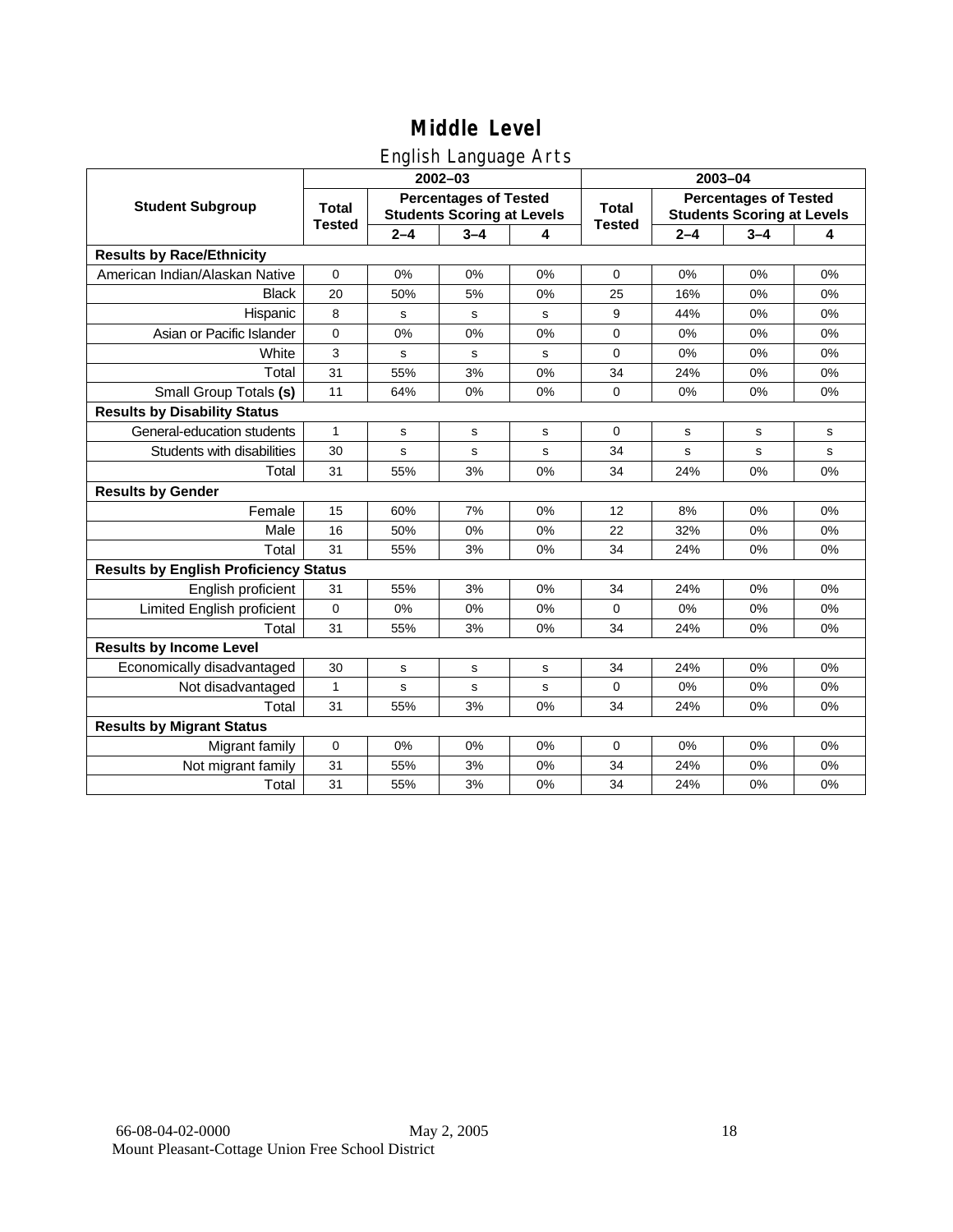#### Mathematics

|                                              |               |         | $2002 - 03$                                                       |    | 2003-04                |                                                                   |         |             |  |
|----------------------------------------------|---------------|---------|-------------------------------------------------------------------|----|------------------------|-------------------------------------------------------------------|---------|-------------|--|
| <b>Student Subgroup</b>                      | <b>Total</b>  |         | <b>Percentages of Tested</b><br><b>Students Scoring at Levels</b> |    | Total<br><b>Tested</b> | <b>Percentages of Tested</b><br><b>Students Scoring at Levels</b> |         |             |  |
|                                              | <b>Tested</b> | $2 - 4$ | $3 - 4$                                                           | 4  |                        | $2 - 4$                                                           | $3 - 4$ | 4           |  |
| <b>Results by Race/Ethnicity</b>             |               |         |                                                                   |    |                        |                                                                   |         |             |  |
| American Indian/Alaskan Native               | $\Omega$      | 0%      | 0%                                                                | 0% | $\Omega$               | 0%                                                                | 0%      | 0%          |  |
| <b>Black</b>                                 | 34            | 21%     | 0%                                                                | 0% | 21                     | 29%                                                               | 5%      | 0%          |  |
| Hispanic                                     | 9             | s       | s                                                                 | s  | 11                     | 45%                                                               | 18%     | 0%          |  |
| Asian or Pacific Islander                    | $\mathbf 0$   | 0%      | 0%                                                                | 0% | 0                      | 0%                                                                | 0%      | 0%          |  |
| White                                        | 2             | s       | $\mathbf s$                                                       | s  | 0                      | 0%                                                                | 0%      | 0%          |  |
| Total                                        | 45            | 18%     | 0%                                                                | 0% | 32                     | 34%                                                               | 9%      | 0%          |  |
| Small Group Totals (s)                       | 11            | 9%      | 0%                                                                | 0% | $\Omega$               | 0%                                                                | 0%      | 0%          |  |
| <b>Results by Disability Status</b>          |               |         |                                                                   |    |                        |                                                                   |         |             |  |
| General-education students                   | $\Omega$      | s       | s                                                                 | s  | $\Omega$               | s                                                                 | s       | s           |  |
| Students with disabilities                   | 45            | s       | $\mathbf s$                                                       | s  | 32                     | s                                                                 | s       | $\mathbf s$ |  |
| Total                                        | 45            | 18%     | 0%                                                                | 0% | 32                     | 34%                                                               | 9%      | 0%          |  |
| <b>Results by Gender</b>                     |               |         |                                                                   |    |                        |                                                                   |         |             |  |
| Female                                       | 21            | 24%     | 0%                                                                | 0% | 10                     | 20%                                                               | 0%      | 0%          |  |
| Male                                         | 24            | 13%     | 0%                                                                | 0% | 22                     | 41%                                                               | 14%     | 0%          |  |
| Total                                        | 45            | 18%     | 0%                                                                | 0% | 32                     | 34%                                                               | 9%      | 0%          |  |
| <b>Results by English Proficiency Status</b> |               |         |                                                                   |    |                        |                                                                   |         |             |  |
| English proficient                           | 45            | 18%     | 0%                                                                | 0% | 32                     | 34%                                                               | 9%      | 0%          |  |
| Limited English proficient                   | $\Omega$      | 0%      | 0%                                                                | 0% | $\overline{0}$         | 0%                                                                | 0%      | 0%          |  |
| Total                                        | 45            | 18%     | 0%                                                                | 0% | 32                     | 34%                                                               | 9%      | 0%          |  |
| <b>Results by Income Level</b>               |               |         |                                                                   |    |                        |                                                                   |         |             |  |
| Economically disadvantaged                   | 45            | 18%     | 0%                                                                | 0% | 32                     | 34%                                                               | 9%      | 0%          |  |
| Not disadvantaged                            | $\mathbf 0$   | 0%      | 0%                                                                | 0% | $\Omega$               | 0%                                                                | 0%      | 0%          |  |
| Total                                        | 45            | 18%     | 0%                                                                | 0% | 32                     | 34%                                                               | 9%      | 0%          |  |
| <b>Results by Migrant Status</b>             |               |         |                                                                   |    |                        |                                                                   |         |             |  |
| Migrant family                               | $\mathbf 0$   | 0%      | 0%                                                                | 0% | $\Omega$               | 0%                                                                | 0%      | 0%          |  |
| Not migrant family                           | 45            | 18%     | 0%                                                                | 0% | 32                     | 34%                                                               | 9%      | 0%          |  |
| Total                                        | 45            | 18%     | 0%                                                                | 0% | 32                     | 34%                                                               | 9%      | 0%          |  |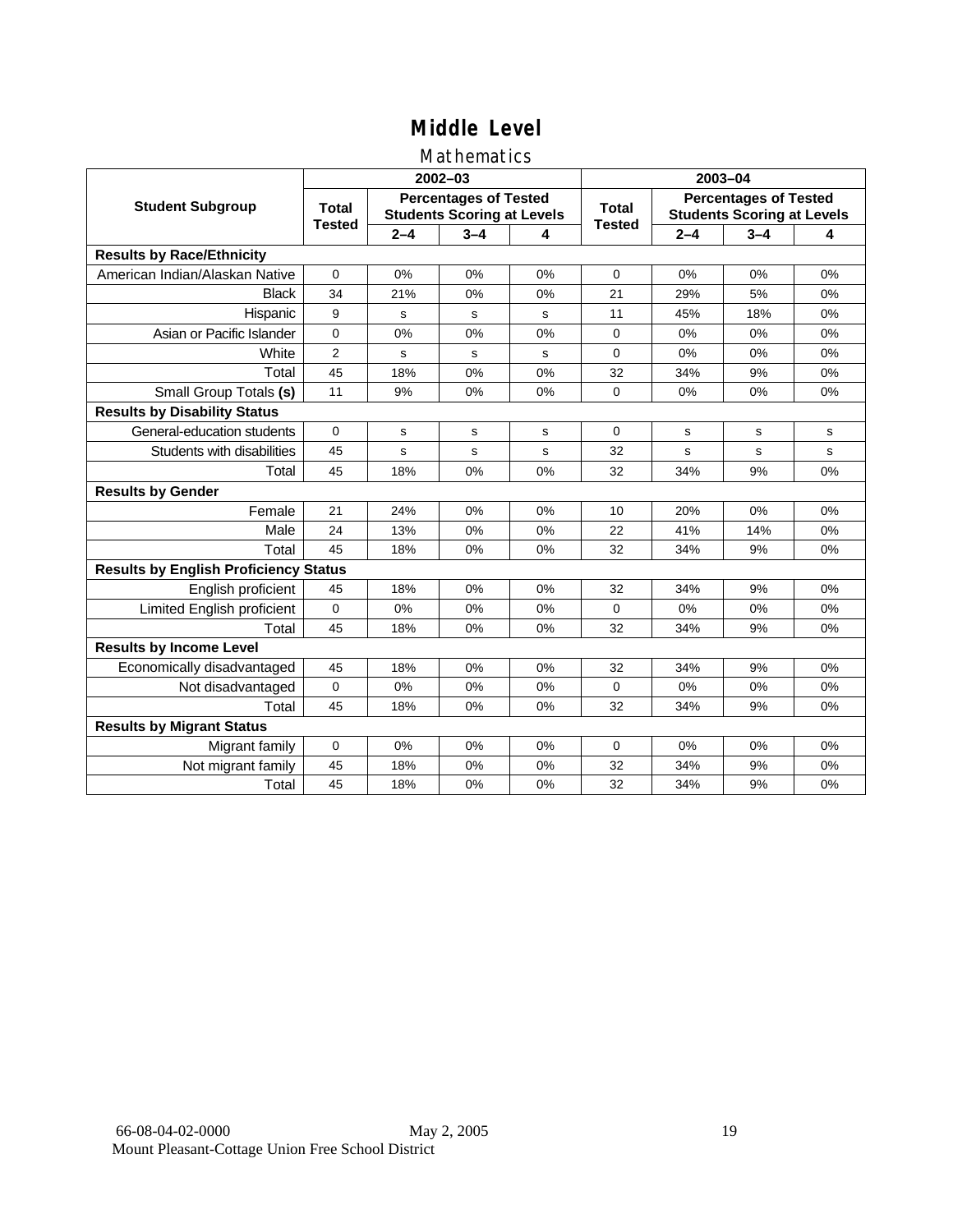#### **Science**

|                                              |                               |         | $2002 - 03$                                                       |       | 2003-04                       |                                                                   |         |       |
|----------------------------------------------|-------------------------------|---------|-------------------------------------------------------------------|-------|-------------------------------|-------------------------------------------------------------------|---------|-------|
| <b>Student Subgroup</b>                      | <b>Total</b><br><b>Tested</b> |         | <b>Percentages of Tested</b><br><b>Students Scoring at Levels</b> |       | <b>Total</b><br><b>Tested</b> | <b>Percentages of Tested</b><br><b>Students Scoring at Levels</b> |         |       |
|                                              |                               | $2 - 4$ | $3 - 4$                                                           | 4     |                               | $2 - 4$                                                           | $3 - 4$ | 4     |
| <b>Results by Race/Ethnicity</b>             |                               |         |                                                                   |       |                               |                                                                   |         |       |
| American Indian/Alaskan Native               | $\mathbf 0$                   | 0%      | 0%                                                                | 0%    | $\Omega$                      | 0%                                                                | 0%      | 0%    |
| <b>Black</b>                                 | 15                            | 73%     | 13%                                                               | 0%    | 17                            | 59%                                                               | 6%      | 0%    |
| Hispanic                                     | 4                             | s       | s                                                                 | s     | 9                             | 67%                                                               | 33%     | 11%   |
| Asian or Pacific Islander                    | $\Omega$                      | 0%      | 0%                                                                | 0%    | 0                             | 0%                                                                | 0%      | $0\%$ |
| White                                        | 1                             | s       | s                                                                 | s     | 0                             | 0%                                                                | 0%      | 0%    |
| Total                                        | 20                            | 75%     | 10%                                                               | 0%    | 26                            | 62%                                                               | 15%     | 4%    |
| Small Group Totals (s)                       | 5                             | 80%     | 0%                                                                | 0%    | 0                             | 0%                                                                | 0%      | 0%    |
| <b>Results by Disability Status</b>          |                               |         |                                                                   |       |                               |                                                                   |         |       |
| General-education students                   | $\Omega$                      | s       | s                                                                 | s     | $\Omega$                      | s                                                                 | s       | s     |
| Students with disabilities                   | $\overline{20}$               | s       | s                                                                 | s     | 26                            | s                                                                 | s       | s     |
| Total                                        | 20                            | 75%     | 10%                                                               | 0%    | 26                            | 62%                                                               | 15%     | 4%    |
| <b>Results by Gender</b>                     |                               |         |                                                                   |       |                               |                                                                   |         |       |
| Female                                       | $\overline{7}$                | 57%     | 0%                                                                | 0%    | 8                             | 38%                                                               | 0%      | 0%    |
| Male                                         | 13                            | 85%     | 15%                                                               | 0%    | 18                            | 72%                                                               | 22%     | 6%    |
| Total                                        | 20                            | 75%     | 10%                                                               | 0%    | 26                            | 62%                                                               | 15%     | 4%    |
| <b>Results by English Proficiency Status</b> |                               |         |                                                                   |       |                               |                                                                   |         |       |
| English proficient                           | $\overline{20}$               | 75%     | 10%                                                               | 0%    | 26                            | 62%                                                               | 15%     | 4%    |
| Limited English proficient                   | $\Omega$                      | $0\%$   | 0%                                                                | $0\%$ | 0                             | 0%                                                                | 0%      | 0%    |
| Total                                        | 20                            | 75%     | 10%                                                               | 0%    | 26                            | 62%                                                               | 15%     | 4%    |
| <b>Results by Income Level</b>               |                               |         |                                                                   |       |                               |                                                                   |         |       |
| Economically disadvantaged                   | 20                            | 75%     | 10%                                                               | 0%    | 26                            | 62%                                                               | 15%     | 4%    |
| Not disadvantaged                            | 0                             | 0%      | 0%                                                                | 0%    | 0                             | 0%                                                                | 0%      | 0%    |
| Total                                        | 20                            | 75%     | 10%                                                               | 0%    | 26                            | 62%                                                               | 15%     | 4%    |
| <b>Results by Migrant Status</b>             |                               |         |                                                                   |       |                               |                                                                   |         |       |
| Migrant family                               | $\mathbf 0$                   | 0%      | 0%                                                                | 0%    | 0                             | 0%                                                                | 0%      | 0%    |
| Not migrant family                           | 20                            | 75%     | 10%                                                               | $0\%$ | 26                            | 62%                                                               | 15%     | 4%    |
| Total                                        | 20                            | 75%     | 10%                                                               | 0%    | 26                            | 62%                                                               | 15%     | 4%    |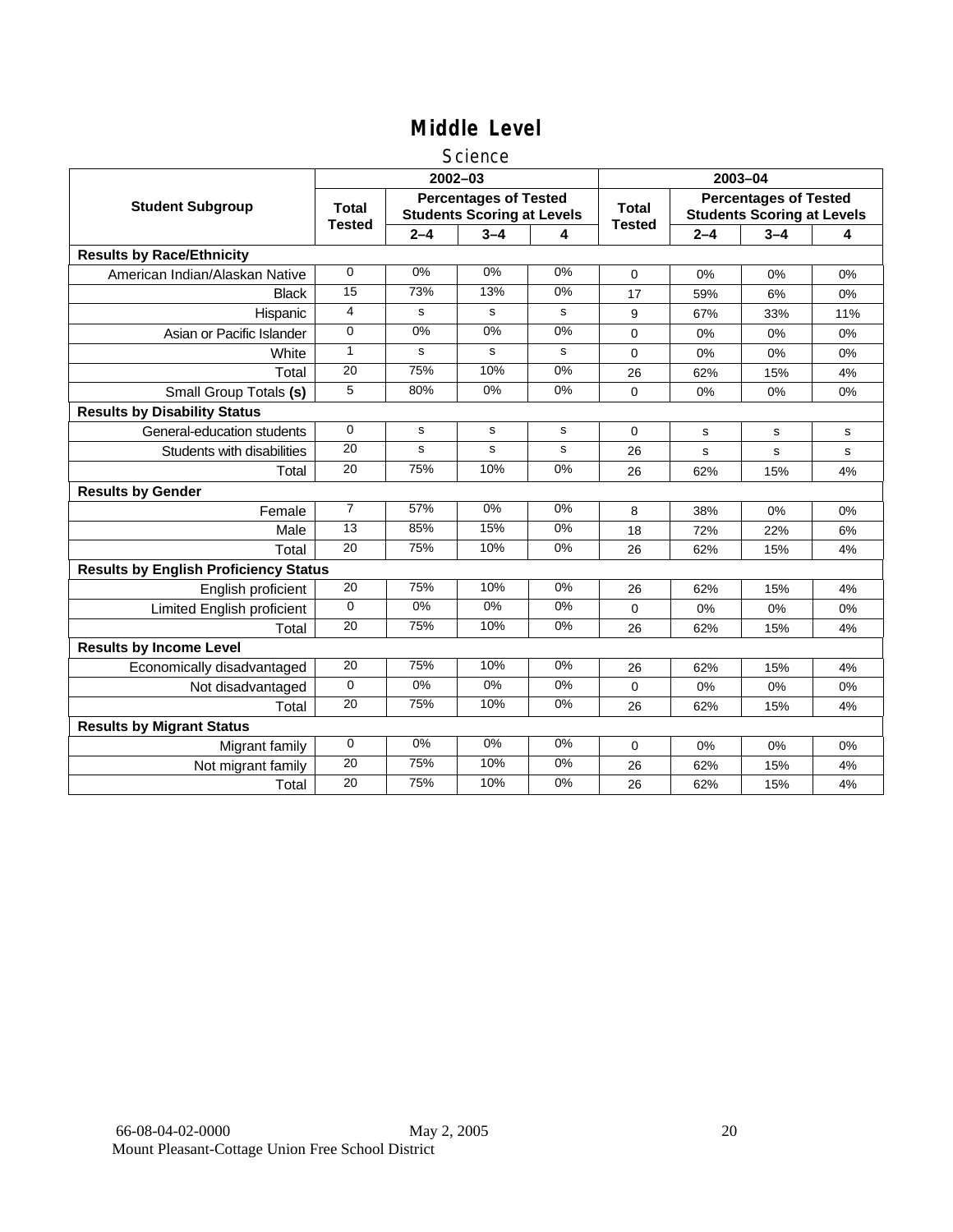### **1999 and 2000 High School Cohorts**

General-education students who first entered ninth grade in 1999 or 2000 must score 55 or higher on Regents English and mathematics examinations to graduate. During the phase-in of the Regents examination graduation requirements, all students (with district board of education approval) may qualify for a local diploma by earning a score of 55–64 on the required Regents examinations; a score of 65 or higher is required for a Regents diploma. Students with disabilities and certain students with a Section 504 Accomodation Plan may qualify for a local diploma by passing Regents competency tests. The data in these tables show the performance of the cohorts as of June 30<sup>th</sup> of the fourth year after first entering grade 9.

#### **Performance on the English Assessment Requirement for Graduation**

|                                              |                 |                | 1999 Cohort    |                          |                           | 2000 Cohort     |                |                          |                   |                          |  |
|----------------------------------------------|-----------------|----------------|----------------|--------------------------|---------------------------|-----------------|----------------|--------------------------|-------------------|--------------------------|--|
|                                              |                 |                |                | <b>Count of Students</b> | <b>Percent</b>            |                 |                | <b>Count of Students</b> |                   | <b>Percent</b>           |  |
|                                              |                 |                | by Score       |                          | <b>Meeting</b>            | <b>Students</b> |                | by Score                 |                   | <b>Meeting</b>           |  |
| <b>Student Subgroup</b>                      | <b>Students</b> | <b>Regents</b> |                | Pass-                    | Gradu-                    | in              | <b>Regents</b> |                          | Pass-             | Gradua-                  |  |
|                                              | in Cohort       | $55 -$<br>64   | $65 -$<br>100  | ed<br><b>RCTs</b>        | ation<br>Require-<br>ment | Cohort          | $55 -$<br>64   | $65-$<br>100             | ed<br><b>RCTs</b> | tion<br>Require-<br>ment |  |
| <b>Results by Race/Ethnicity</b>             |                 |                |                |                          |                           |                 |                |                          |                   |                          |  |
| American Indian/Alaskan Native               | $\mathbf 0$     | 0              | 0              | $\mathbf 0$              | 0%                        | $\Omega$        | 0              | 0                        | $\mathbf 0$       | 0%                       |  |
| Black                                        | 7               | s              | s              | s                        | s                         | 13              | 1              | $\overline{2}$           | $\overline{2}$    | 38%                      |  |
| Hispanic                                     | 0               | 0              | $\Omega$       | 0                        | 0%                        | 5               | $\mathbf s$    | $\mathbf s$              | s                 | s                        |  |
| Asian or Pacific Islander                    | 0               | 0              | 0              | 0                        | 0%                        | $\mathbf{1}$    | s              | s                        | s                 | s                        |  |
| White                                        | $\mathbf{1}$    | s              | $\mathbf s$    | s                        | s                         | 0               | $\overline{0}$ | $\Omega$                 | 0                 | 0%                       |  |
| Total                                        | 8               | $\overline{2}$ | $\overline{2}$ | $\mathbf 0$              | 50%                       | 19              | 1              | 3                        | $\overline{2}$    | 32%                      |  |
| Small Group Totals (s)                       | 8               | $\overline{2}$ | $\overline{2}$ | $\Omega$                 | 50%                       | 6               | $\overline{0}$ | $\mathbf{1}$             | 0                 | 17%                      |  |
| <b>Results by Disability Status</b>          |                 |                |                |                          |                           |                 |                |                          |                   |                          |  |
| General-education students                   | $\mathbf 0$     | 0              | 0              | $\mathbf 0$              | 0%                        | $\Omega$        | 0              | 0                        | $\mathbf 0$       | 0%                       |  |
| Students with disabilities                   | 8               | $\overline{2}$ | $\overline{2}$ | $\Omega$                 | 50%                       | 19              | 1              | 3                        | $\overline{2}$    | 32%                      |  |
| Total                                        | 8               | 2              | $\overline{2}$ | 0                        | 50%                       | 19              | 1              | 3                        | $\overline{2}$    | 32%                      |  |
| <b>Results by Gender</b>                     |                 |                |                |                          |                           |                 |                |                          |                   |                          |  |
| Female                                       | $\overline{2}$  | s              | s              | s                        | s                         | 6               | 0              | $\mathbf{1}$             | 1                 | 33%                      |  |
| Male                                         | 6               | s              | s              | s                        | s                         | 13              | 1              | 2                        | 1                 | 31%                      |  |
| Total                                        | 8               | 2              | $\overline{2}$ | $\mathbf 0$              | 50%                       | 19              | 1              | 3                        | 2                 | 32%                      |  |
| <b>Results by English Proficiency Status</b> |                 |                |                |                          |                           |                 |                |                          |                   |                          |  |
| English proficient                           | 8               | 2              | $\overline{2}$ | 0                        | 50%                       | 19              | 1              | 3                        | 2                 | 32%                      |  |
| Limited English proficient                   | 0               | 0              | 0              | 0                        | 0%                        | 0               | 0              | 0                        | 0                 | 0%                       |  |
| Total                                        | 8               | $\overline{2}$ | $\overline{2}$ | 0                        | 50%                       | 19              | 1              | 3                        | $\overline{2}$    | 32%                      |  |
| <b>Results by Income Level</b>               |                 |                |                |                          |                           |                 |                |                          |                   |                          |  |
| Economically disadvantaged                   | $\overline{7}$  | $\mathbf s$    | $\mathbf s$    | s                        | s                         | 18              | s              | $\mathbf s$              | s                 | s                        |  |
| Not disadvantaged                            | $\mathbf{1}$    | s              | s              | s                        | s                         | $\mathbf{1}$    | s              | $\mathbf s$              | s                 | s                        |  |
| Total                                        | 8               | $\overline{2}$ | $\overline{2}$ | $\Omega$                 | 50%                       | 19              | 1              | 3                        | $\overline{2}$    | 32%                      |  |
| <b>Results by Migrant Status</b>             |                 |                |                |                          |                           |                 |                |                          |                   |                          |  |
| Migrant family                               | $\mathbf 0$     | 0              | 0              | $\mathbf 0$              | 0%                        | 0               | 0              | 0                        | 0                 | 0%                       |  |
| Not migrant family                           | 8               | $\overline{2}$ | $\overline{2}$ | $\mathbf 0$              | 50%                       | 19              | 1              | 3                        | 2                 | 32%                      |  |
| Total                                        | 8               | $\overline{2}$ | $\overline{2}$ | $\Omega$                 | 50%                       | 19              | $\mathbf{1}$   | 3                        | $\overline{2}$    | 32%                      |  |

#### **after Four Years of High School**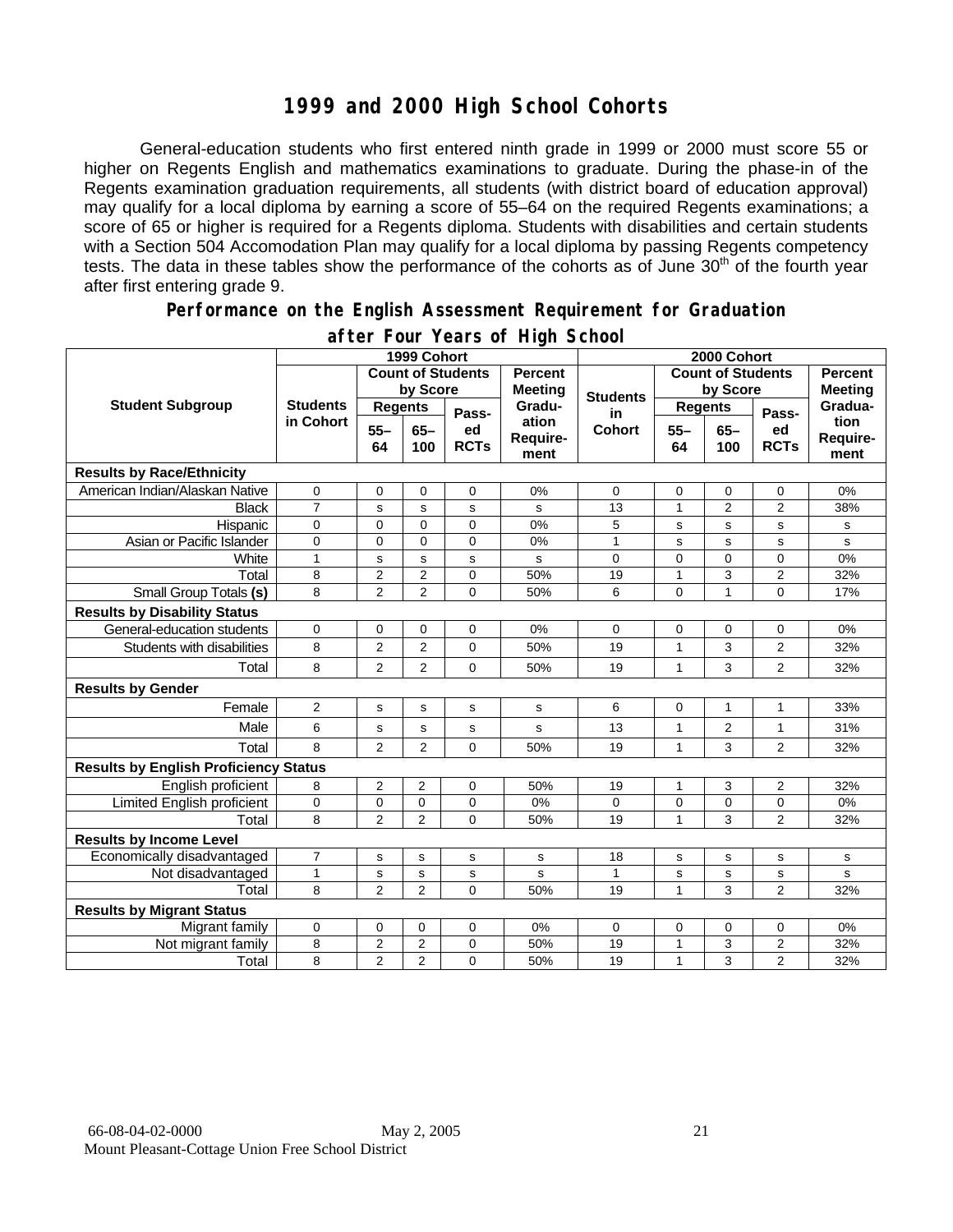#### **Performance on the Mathematics Assessment Requirement for Graduation after Four Years of High School**

|                                              | $2.501 + 0.01$<br>1999 Cohort          |                          |               |                   |                                  | $1041301 \cdot 10911001$<br>2000 Cohort |                          |                |                   |                                  |  |
|----------------------------------------------|----------------------------------------|--------------------------|---------------|-------------------|----------------------------------|-----------------------------------------|--------------------------|----------------|-------------------|----------------------------------|--|
| <b>Student Subgroup</b>                      |                                        | <b>Count of Students</b> |               |                   | <b>Percent</b><br><b>Meeting</b> | <b>Students</b>                         | <b>Count of Students</b> |                |                   | <b>Percent</b><br><b>Meeting</b> |  |
|                                              | <b>Students</b><br>in<br><b>Cohort</b> | by Score                 |               |                   |                                  |                                         | by Score                 |                |                   |                                  |  |
|                                              |                                        | <b>Regents</b>           |               | Pass-             | Gradu-                           | in                                      | <b>Regents</b>           |                | Pass-             | Gradua-                          |  |
|                                              |                                        | $55 -$<br>64             | $65 -$<br>100 | ed<br><b>RCTs</b> | ation<br>Require-<br>ment        | <b>Cohort</b>                           | $55 -$<br>64             | $65-$<br>100   | ed<br><b>RCTs</b> | tion<br>Require-<br>ment         |  |
| <b>Results by Race/Ethnicity</b>             |                                        |                          |               |                   |                                  |                                         |                          |                |                   |                                  |  |
| American Indian/Alaskan Native               | 0                                      | $\mathbf 0$              | $\Omega$      | $\mathbf 0$       | 0%                               | $\mathbf 0$                             | $\Omega$                 | $\mathbf 0$    | $\mathbf 0$       | 0%                               |  |
| <b>Black</b>                                 | $\overline{7}$                         | s                        | s             | s                 | s                                | 13                                      | $\mathbf 0$              | 0              | 9                 | 69%                              |  |
| Hispanic                                     | 0                                      | $\mathbf 0$              | $\mathbf 0$   | $\mathbf 0$       | 0%                               | 5                                       | s                        | $\mathbf s$    | s                 | ${\tt s}$                        |  |
| Asian or Pacific Islander                    | 0                                      | 0                        | 0             | 0                 | 0%                               | $\mathbf{1}$                            | s                        | s              | s                 | s                                |  |
| White                                        | $\mathbf{1}$                           | s                        | s             | s                 | s                                | $\mathbf 0$                             | $\mathbf 0$              | 0              | 0                 | 0%                               |  |
| Total                                        | 8                                      | $\mathbf 0$              | $\mathbf 0$   | 4                 | 50%                              | 19                                      | $\mathbf{1}$             | 0              | 10                | 58%                              |  |
| Small Group Totals (s)                       | 8                                      | $\mathbf 0$              | $\Omega$      | 4                 | 50%                              | 6                                       | 1                        | $\overline{0}$ | 1                 | 33%                              |  |
| <b>Results by Disability Status</b>          |                                        |                          |               |                   |                                  |                                         |                          |                |                   |                                  |  |
| General-education students                   | 0                                      | $\mathbf 0$              | $\mathbf 0$   | 0                 | 0%                               | 0                                       | 0                        | 0              | 0                 | 0%                               |  |
| Students with disabilities                   | 8                                      | $\mathbf 0$              | $\mathbf 0$   | 4                 | 50%                              | 19                                      | $\mathbf{1}$             | 0              | 10                | 58%                              |  |
| Total                                        | 8                                      | $\mathbf 0$              | $\Omega$      | $\overline{4}$    | 50%                              | 19                                      | 1                        | $\mathbf 0$    | 10                | 58%                              |  |
| <b>Results by Gender</b>                     |                                        |                          |               |                   |                                  |                                         |                          |                |                   |                                  |  |
| Female                                       | $\overline{\mathbf{c}}$                | s                        | $\mathbf s$   | s                 | s                                | 6                                       | 1                        | 0              | 4                 | 83%                              |  |
| Male                                         | 6                                      | S                        | $\mathbf s$   | s                 | s                                | 13                                      | 0                        | 0              | 6                 | 46%                              |  |
| Total                                        | 8                                      | $\mathbf 0$              | $\mathbf 0$   | 4                 | 50%                              | 19                                      | $\mathbf{1}$             | $\mathbf 0$    | 10                | 58%                              |  |
| <b>Results by English Proficiency Status</b> |                                        |                          |               |                   |                                  |                                         |                          |                |                   |                                  |  |
| English proficient                           | 8                                      | 0                        | 0             | 4                 | 50%                              | 19                                      | 1                        | 0              | 10                | 58%                              |  |
| Limited English proficient                   | 0                                      | 0                        | 0             | 0                 | 0%                               | 0                                       | 0                        | 0              | 0                 | 0%                               |  |
| Total                                        | 8                                      | 0                        | 0             | 4                 | 50%                              | 19                                      | 1                        | 0              | 10                | 58%                              |  |
| <b>Results by Income Level</b>               |                                        |                          |               |                   |                                  |                                         |                          |                |                   |                                  |  |
| Economically disadvantaged                   | $\overline{7}$                         | s                        | s             | s                 | s                                | 18                                      | s                        | $\mathbf s$    | s                 | s                                |  |
| Not disadvantaged                            | $\mathbf{1}$                           | s                        | $\mathbf s$   | s                 | s                                | 1                                       | s                        | s              | s                 | s                                |  |
| Total                                        | 8                                      | $\Omega$                 | $\Omega$      | 4                 | 50%                              | 19                                      | $\mathbf{1}$             | $\overline{0}$ | 10                | 58%                              |  |
| <b>Results by Migrant Status</b>             |                                        |                          |               |                   |                                  |                                         |                          |                |                   |                                  |  |
| Migrant family                               | 0                                      | 0                        | 0             | 0                 | 0%                               | 0                                       | 0                        | 0              | 0                 | 0%                               |  |
| Not migrant family                           | 8                                      | $\mathbf 0$              | 0             | 4                 | 50%                              | 19                                      | $\mathbf{1}$             | 0              | 10                | 58%                              |  |
| Total                                        | 8                                      | $\mathbf 0$              | 0             | $\overline{4}$    | 50%                              | 19                                      | $\mathbf{1}$             | 0              | 10                | 58%                              |  |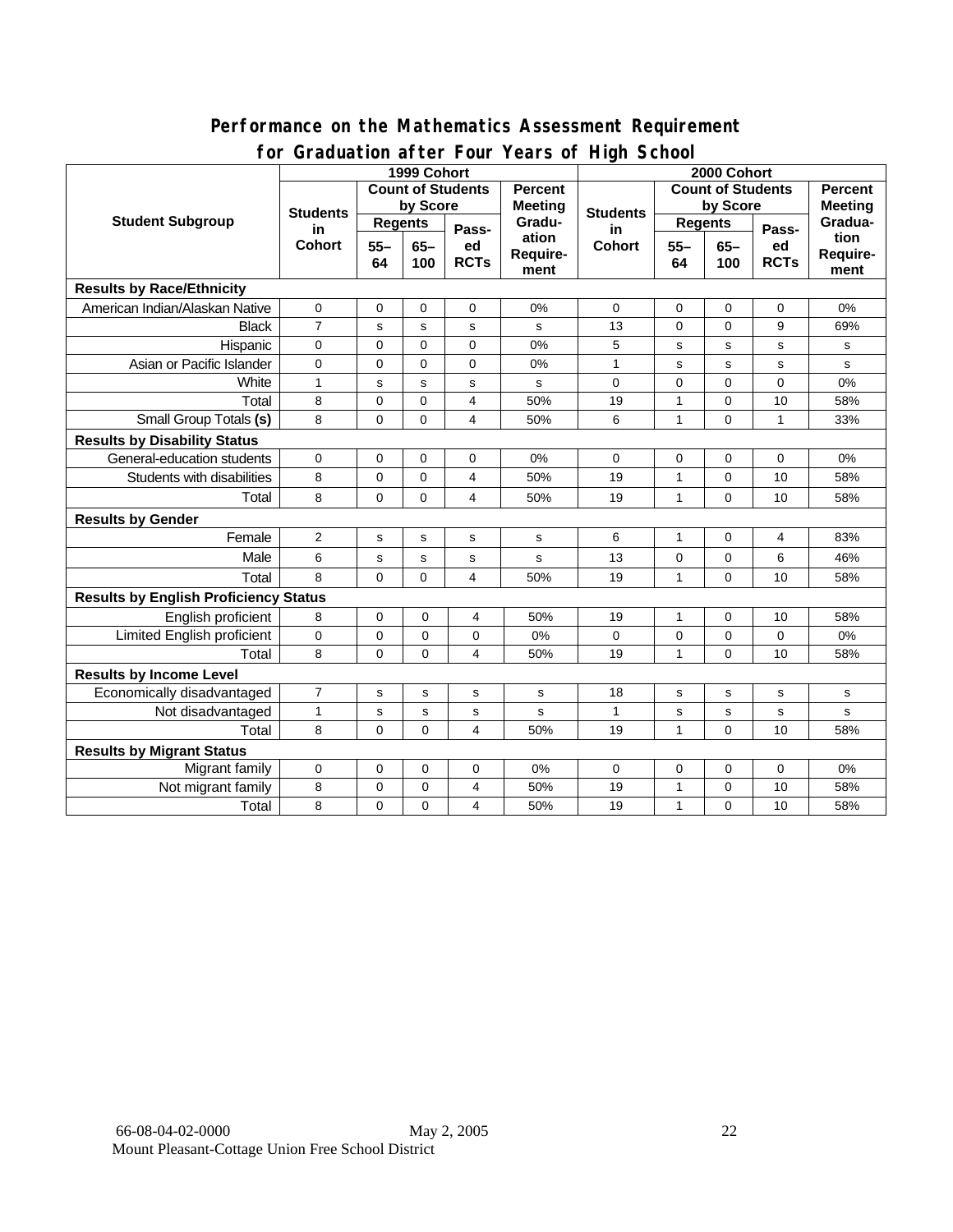### **Cohort Graduation Rates**

Students were counted as graduates if they earned a local diploma with or without a Regents endorsement by August 31<sup>st</sup> of the fourth year after first entering grade 9. The graduation-rate cohort includes students who transferred to general education development (GED) programs. These students were not counted in the district accountability cohort for English and mathematics.

|                                              |                                         | 1998 Cohort as of<br><b>August 31, 2002</b> | 1999 Cohort as of<br>August 31, 2003    |                           |  |  |  |  |  |
|----------------------------------------------|-----------------------------------------|---------------------------------------------|-----------------------------------------|---------------------------|--|--|--|--|--|
| <b>Student Subgroup</b>                      | <b>Graduation</b><br><b>Rate Cohort</b> | Graduation<br>Rate                          | <b>Graduation</b><br><b>Rate Cohort</b> | <b>Graduation</b><br>Rate |  |  |  |  |  |
| <b>Results by Race/Ethnicity</b>             |                                         |                                             |                                         |                           |  |  |  |  |  |
| American Indian/Alaskan Native               | $\mathbf 0$                             | 0%                                          | $\mathbf 0$                             | 0%                        |  |  |  |  |  |
| <b>Black</b>                                 | 9                                       | 22%                                         | 6                                       | 50%                       |  |  |  |  |  |
| Hispanic                                     | $\overline{4}$                          | s                                           | $\mathbf 0$                             | 0%                        |  |  |  |  |  |
| Asian or Pacific Islander                    | 0                                       | 0%                                          | 0                                       | 0%                        |  |  |  |  |  |
| White                                        | $\mathbf{1}$                            | s                                           | $\mathbf 0$                             | 0%                        |  |  |  |  |  |
| Total                                        | 14                                      | 21%                                         | 6                                       | 50%                       |  |  |  |  |  |
| <b>Small Group Totals (s)</b>                | $\mathbf 0$                             | 0%                                          | $\mathbf 0$                             | 0%                        |  |  |  |  |  |
| <b>Results by Disability Status</b>          |                                         |                                             |                                         |                           |  |  |  |  |  |
| General-education students                   | $\mathbf 0$                             | $0\%$                                       | $\mathbf 0$                             | 0%                        |  |  |  |  |  |
| Students with disabilities                   | 14                                      | 21%                                         | 6                                       | 50%                       |  |  |  |  |  |
| Total                                        | 14                                      | 21%                                         | 6                                       | 50%                       |  |  |  |  |  |
| <b>Results by Gender</b>                     |                                         |                                             |                                         |                           |  |  |  |  |  |
| Female                                       | 4                                       | s                                           | 2                                       | s                         |  |  |  |  |  |
| Male                                         | 10                                      | s                                           | 4                                       | s                         |  |  |  |  |  |
| Total                                        | 14                                      | 21%                                         | 6                                       | 50%                       |  |  |  |  |  |
| <b>Results by English Proficiency Status</b> |                                         |                                             |                                         |                           |  |  |  |  |  |
| English proficient                           | 14                                      | 21%                                         | 6                                       | 50%                       |  |  |  |  |  |
| <b>Limited English proficient</b>            | $\Omega$                                | 0%                                          | $\mathbf 0$                             | 0%                        |  |  |  |  |  |
| Total                                        | 14                                      | 21%                                         | 6                                       | 50%                       |  |  |  |  |  |
| <b>Results by Income Level</b>               |                                         |                                             |                                         |                           |  |  |  |  |  |
| Economically disadvantaged                   | 13                                      | s                                           | 4                                       | s                         |  |  |  |  |  |
| Not disadvantaged                            | $\mathbf{1}$                            | s                                           | $\overline{2}$                          | s                         |  |  |  |  |  |
| Total                                        | 14                                      | 21%                                         | 6                                       | 50%                       |  |  |  |  |  |
| <b>Results by Migrant Status</b>             |                                         |                                             |                                         |                           |  |  |  |  |  |
| Migrant family                               | $\mathbf 0$                             | $0\%$                                       | $\mathbf 0$                             | 0%                        |  |  |  |  |  |
| Not migrant family                           | 14                                      | 21%                                         | 6                                       | 50%                       |  |  |  |  |  |
| Total                                        | 14                                      | 21%                                         | 6                                       | 50%                       |  |  |  |  |  |